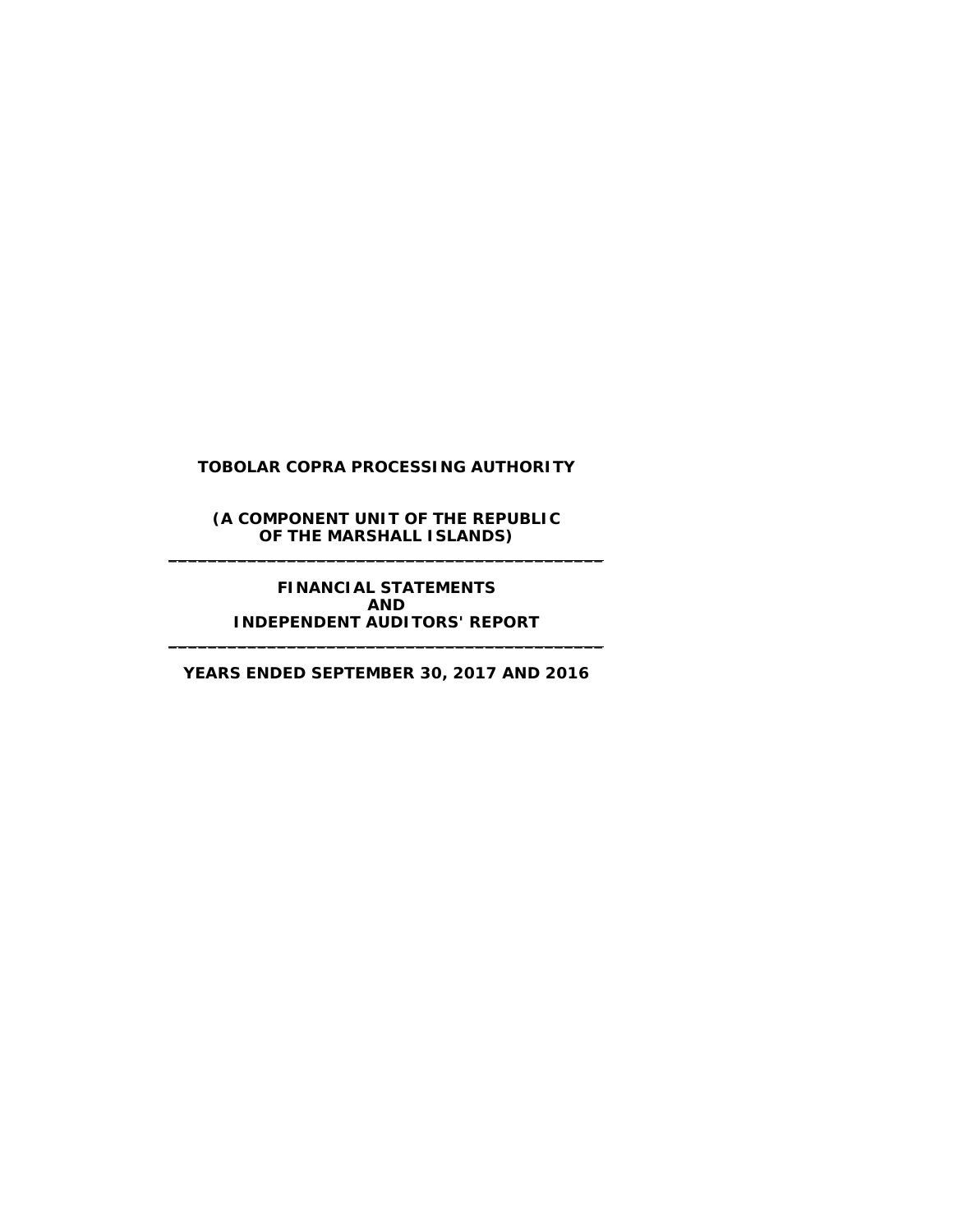# Years Ended September 30, 2017 and 2016 Table of Contents

|         |                                                                                                                                                                                            | Page No. |
|---------|--------------------------------------------------------------------------------------------------------------------------------------------------------------------------------------------|----------|
| T.      | INDEPENDENT AUDITORS' REPORT                                                                                                                                                               | 1        |
| $\Pi$ . | MANAGEMENT'S DISCUSSION AND ANALYSIS                                                                                                                                                       | 3        |
| HL.     | FINANCIAL STATEMENTS                                                                                                                                                                       |          |
|         | Statements of Net Position                                                                                                                                                                 | 7        |
|         | Statements of Revenues, Expenses and Changes in Net Position                                                                                                                               | 8        |
|         | Statements of Cash Flows                                                                                                                                                                   | 9        |
|         | Notes to Financial Statements                                                                                                                                                              | 10       |
| IV.     | INDEPENDENT AUDITORS' REPORT ON COMPLIANCE WITH<br><b>LAWS AND REGULATIONS</b>                                                                                                             |          |
|         | Independent Auditors' Report on Internal Control Over Financial<br>Reporting and on Compliance and Other Matters Based on an<br>Audit of Financial Statements Performed in Accordance With |          |
|         | Government Auditing Standards                                                                                                                                                              | 21       |
|         | Schedule of Findings and Responses                                                                                                                                                         | 23       |
|         | Unresolved Prior Year Findings                                                                                                                                                             | 28       |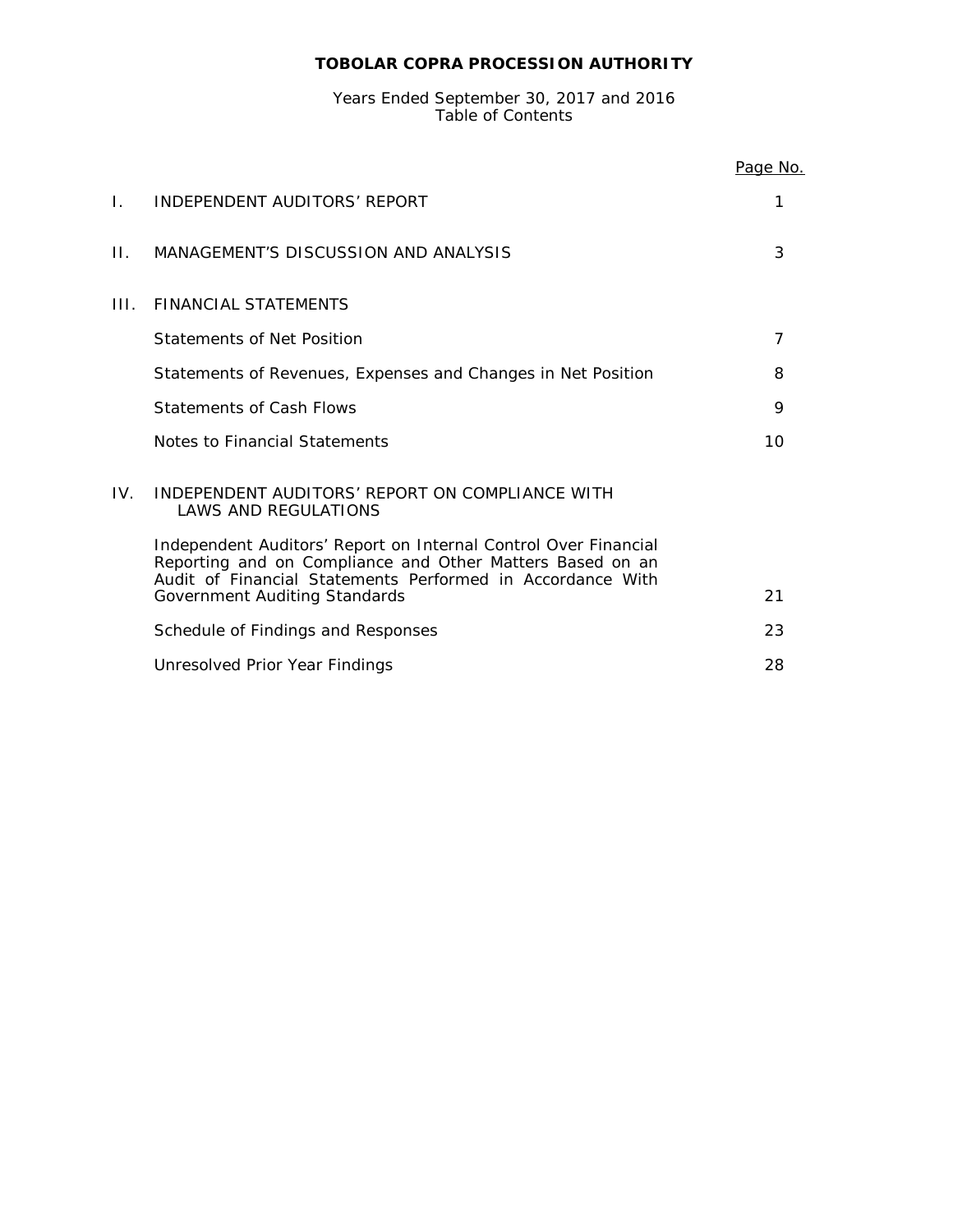# Deloitte.

Deloitte & Touche LLP 361 South Marine Corps Drive Tamuning, GU 96913-3973 USA

Tel: +1 (671) 646-3884 Fax: +1 (671) 649-4265

www.deloitte.com

# **INDEPENDENT AUDITORS' REPORT**

Board of Directors Tobolar Copra Processing Authority:

# **Report on the Financial Statements**

We have audited the accompanying financial statements of Tobolar Copra Processing Authority (the Authority), a component unit of the Republic of the Marshall Islands, which comprise the statements of net position as of September 30, 2017 and 2016, and the related statements of revenues, expenses and changes in net position and of cash flows for the years then ended, and the related notes to the financial statements.

# *Management's Responsibility for the Financial Statements*

Management is responsible for the preparation and fair presentation of these financial statements in accordance with accounting principles generally accepted in the United States of America; this includes the design, implementation, and maintenance of internal control relevant to the preparation and fair presentation of financial statements that are free from material misstatement, whether due to fraud or error.

#### *Auditors' Responsibility*

Our responsibility is to express an opinion on these financial statements based on our audits. We conducted our audits in accordance with auditing standards generally accepted in the United States of America and the standards applicable to financial audits contained in *Government Auditing Standards,* issued by the Comptroller General of the United States. Those standards require that we plan and perform the audit to obtain reasonable assurance about whether the financial statements are free from material misstatement.

An audit involves performing procedures to obtain audit evidence about the amounts and disclosures in the financial statements. The procedures selected depend on the auditor's judgment, including the assessment of the risks of material misstatement of the financial statements, whether due to fraud or error. In making those risk assessments, the auditor considers internal control relevant to the entity's preparation and fair presentation of the financial statements in order to design audit procedures that are appropriate in the circumstances, but not for the purpose of expressing an opinion on the effectiveness of the entity's internal control. Accordingly, we express no such opinion. An audit also includes evaluating the appropriateness of accounting policies used and the reasonableness of significant accounting estimates made by management, as well as evaluating the overall presentation of the financial statements.

We believe that the audit evidence we have obtained is sufficient and appropriate to provide a basis for our audit opinion.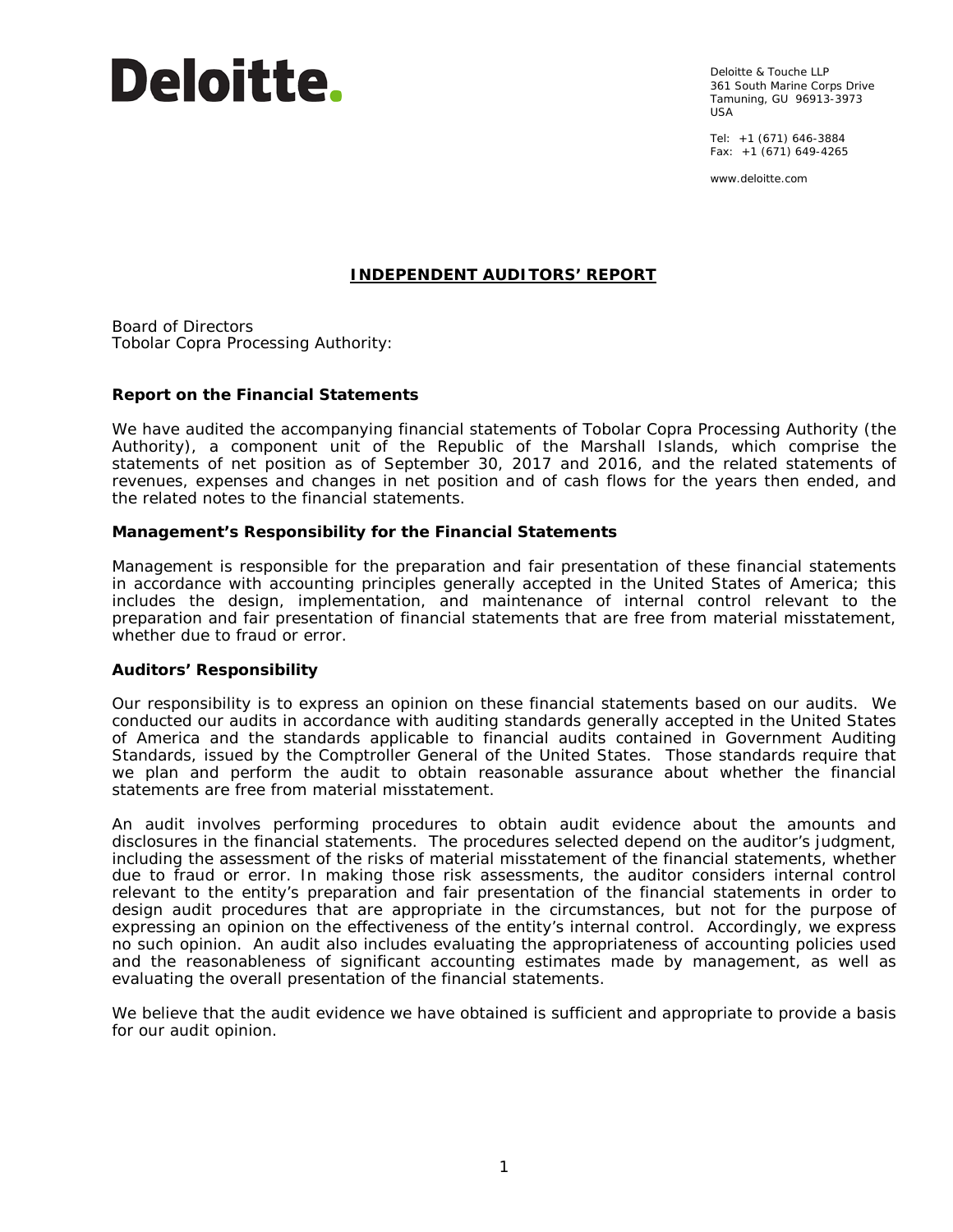# Deloitte.

# *Opinion*

In our opinion, the financial statements referred to above present fairly, in all material respects, the financial position of Tobolar Copra Processing Authority as of September 30, 2017 and 2016, and the results of its operations and its cash flows for the years then ended in accordance with accounting principles generally accepted in the United States of America.

# *Emphasis-of-Matter*

# *Going Concern*

The accompanying financial statements have been prepared assuming that the Authority will continue as a going concern. As discussed in Note 12 to the financial statements, the Authority's recurring losses from operations raise substantial doubt about its ability to continue as a going concern. Management's plans concerning these matters are also discussed in Note 12 to the financial statements. The financial statements do not include any adjustments that might result from the outcome of this uncertainty. Our opinion is not modified with respect to this matter.

# *Other Matters*

# *Required Supplementary Information*

Accounting principles generally accepted in the United States of America require that the management's discussion and analysis on pages 3 to 6 be presented to supplement the financial statements. Such information, although not a part of the financial statements, is required by the Governmental Accounting Standards Board who considers it to be an essential part of financial reporting for placing the financial statements in an appropriate operational, economic, or historical context. We have applied certain limited procedures to the required supplementary information in accordance with auditing standards generally accepted in the United States of America, which consisted of inquiries of management about the methods of preparing the information and comparing the information for consistency with management's responses to our inquiries, the financial statements, and other knowledge we obtained during our audit of the financial statements. We do not express an opinion or provide any assurance on the information because the limited procedures do not provide us with sufficient evidence to express an opinion or provide any assurance.

# **Other Reporting Required by** *Government Auditing Standards*

In accordance with *Government Auditing Standards*, we have also issued our report dated May 9, 2018, on our consideration of the Authority's internal control over financial reporting and on our tests of its compliance with certain provisions of laws, regulations, contracts, and grant agreements and other matters. The purpose of that report is to describe the scope of our testing of internal control over financial reporting and compliance and the results of that testing, and not to provide an opinion on internal control over financial reporting or on compliance. That report is an integral part of an audit performed in accordance with *Government Auditing Standards* in considering the Authority's internal control over financial reporting and compliance.

forthe Wackel

May 9, 2018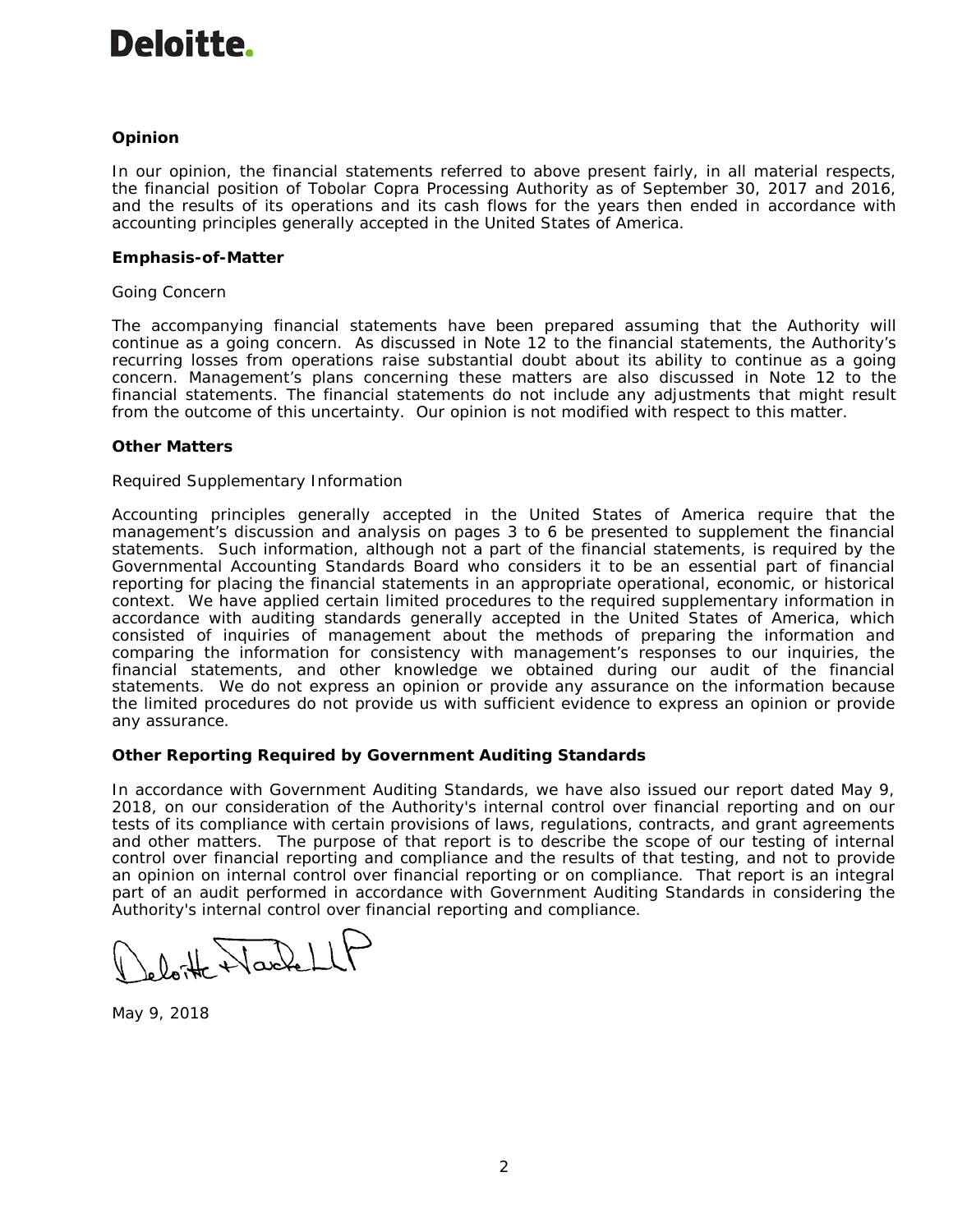Management's Discussion and Analysis September 30, 2017 and 2016

This section of the Tobolar Copra Processing Authority (TCPA) annual financial report presents our discussion and analysis of TCPA's financial performance during the fiscal year ended September 30, 2017. Please read it in conjunction with the financial statements which follow this section.

# **FINANCIAL HIGHLIGHTS**

TCPA's change in net position decreased by \$633,385 or 64% from \$988,671 in 2016 to \$355,286 in 2017. This is attributed mainly to two (2) factors;

- 1. Increase in cost of goods of \$693,921 or 13%, and
- 2. Increase in operating expenses of \$333,184 or 38% from previous year

Operating revenues increased by \$768,714 or 20% from \$3,913,772 in 2016 to \$4,682,486 in 2017 but due to the increase in cost of goods sold, the (5) cents increase in the price of copra that was implemented in October 2016 the effect of revenue increase is not noticeable.

On the operating expenses side, general and administrative expenses increased by \$333,184 or 38% from \$887,812 registered in 2016 to \$1,220,996 in 2017. This increase was primarily due to the recognition of bad debts from \$30,366 recorded in 2016 to \$304,422 in 2017.

Non-operating revenues decreased by \$395,036 or 12% from \$3,352,548 posted in 2016 to \$2,957,512 in 2017. Operating subsidies are sourced through the Republic of the Marshall Islands (RepMar) General account.

# **FINANCIAL ANALYSIS**

The Statement of Net Position and the Statement of Revenues, Expenses and Changes in Net Position provide an indication of TCPA's financial condition. TCPA's net position reflect the difference between assets and liabilities. An increase in net position over time typically indicates an improvement in financial condition.

A summary of TCPA's Statement of Net Position is presented below:

|                                    | 2017          | 2016          | 2015            |
|------------------------------------|---------------|---------------|-----------------|
| ASSETS:                            |               |               |                 |
| Current and other assets           | \$1.541.064   | \$1.728.056   | \$1,032,310     |
| Capital assets                     | 1,106,782     | 1,114,628     | 1,319,531       |
| Total assets                       | \$2.647.846   | \$2.842.684   | \$2.351.841     |
| LIABILITIES AND NET POSITION:      |               |               |                 |
| Current and other liabilities      | \$<br>422,568 | \$<br>681,558 | \$2,419,926     |
| Long-term debt                     | 1,230,648     | 1,521,782     | 281,242         |
| <b>Total Liabilities</b>           | 1,653,216     | 2,203,340     | 2,701,168       |
| Net position                       | 994,630       | 639,344       | (349, 327)      |
| Total liabilities and net position | 2.647.846     | 2,842,684     | 2,351,841<br>\$ |

As indicated above, total assets decreased by \$194,838 or 7% from \$2,842,684 in 2016 to \$2,647,846 in 2017. Current and other assets decreased by \$186,992 or 11% from 2016 figure of \$1,728,056 to \$1,541,064 in 2017. In addition, Capital Assets decreased only by \$7,846 or 1% from \$1,114,628 in 2016 to \$1,106,782 in 2017 due to the net effect of additions to capital assets of \$249,048 and depreciation of those assets of \$256,894.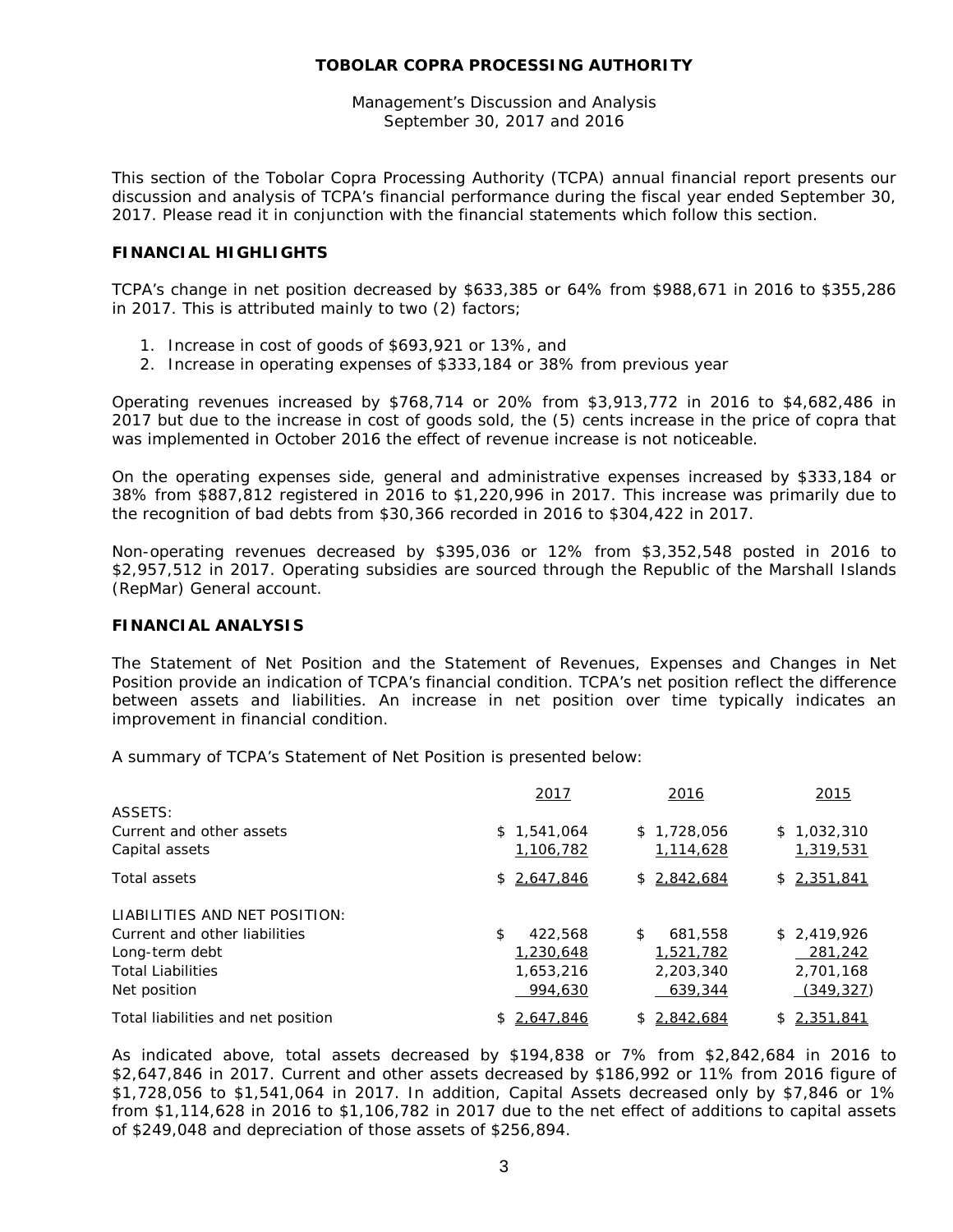# **TOBOLAR COPRA PROCESSING PLANT, INC.**

Management's Discussion and Analysis September 30, 2017 and 2016

Total liabilities decreased by \$550,124 or 25% from 2016 figure of \$2,203,340 to \$1,653,216 in 2017. This is due to payment of amortization on TCPA's loans at Bank of Marshall Islands and Pacific Islands Development Bank.

A summary of TCPA's Statement of Revenues, Expenses and Changes in Net Position is presented below:

|                                   | 2017            |   | 2016      | 2015      |
|-----------------------------------|-----------------|---|-----------|-----------|
| Revenues:                         |                 |   |           |           |
| Operating revenues                | \$<br>4,682,486 | S | 3,913,772 | 2,978,691 |
| Non-operating revenues and grants | 2,957,512       |   | 3,352,548 | 1,720,272 |
| Total revenues                    | 7,639,998       |   | 7,266,320 | 4,698,963 |
|                                   |                 |   |           |           |
| Expenses:                         |                 |   |           |           |
| Operating expenses                | 7,166,428       |   | 6,139,323 | 5,483,709 |
| Non-operating expenses            | 118,284         |   | 138,326   | 131,117   |
| Total expenses                    | 7,284,7122      |   | 6,277,649 | 5,614,826 |
| Change in net position            | 355,286         |   | 988,671   | (915,863) |

The Statement of Revenues, Expenses, and Changes in Net Position identifies the various revenue and expense items that affect net position. As indicated above, TCPA's total revenue increased by \$373,678 or 5% from the \$7,266,320 registered in 2016 to \$7,639,998 in 2017. Such increase is attributed to the increased sales for the year.

The graph below shows the major components of operating revenues for 2017 compared to 2016 and 2015:

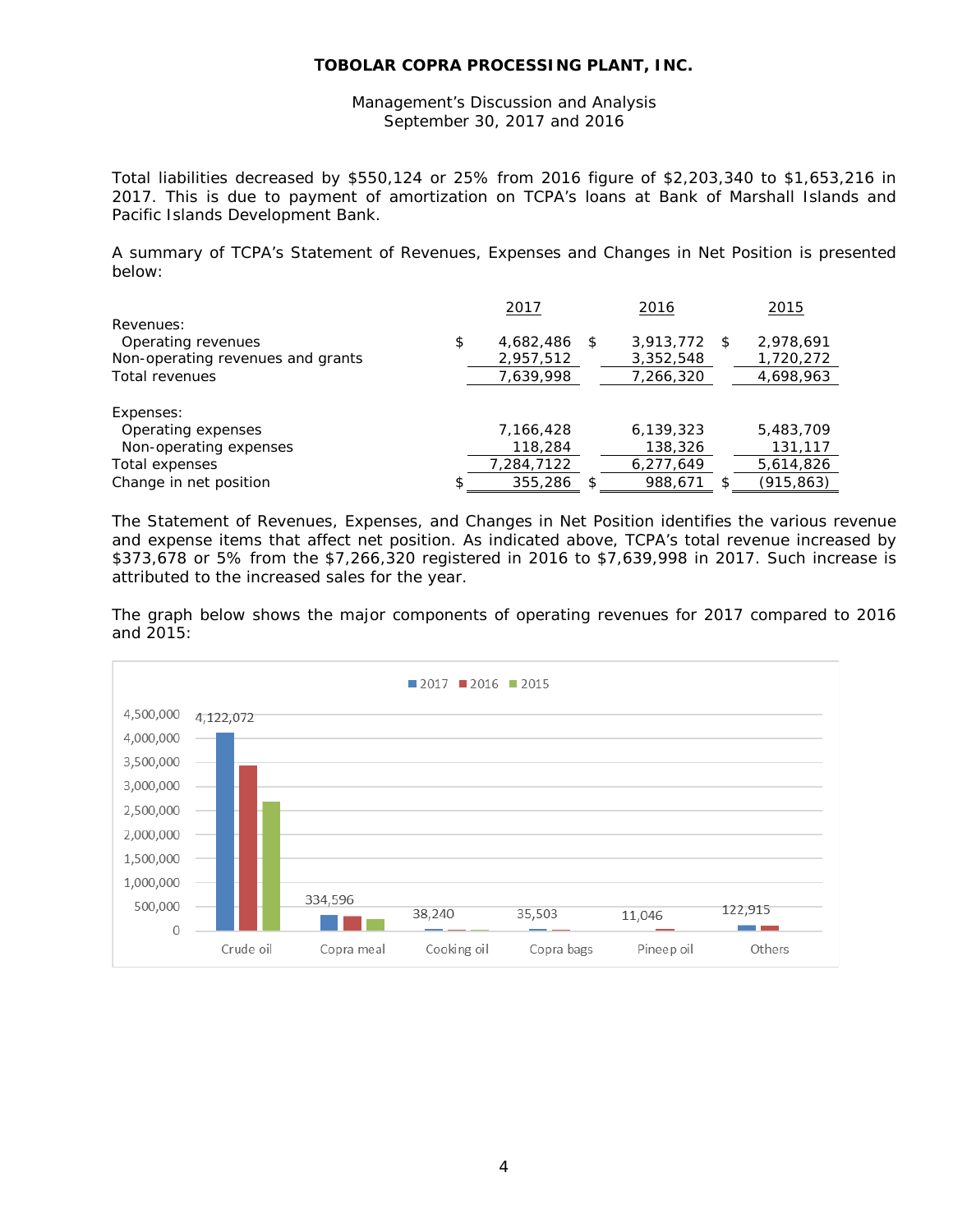# **TOBOLAR COPRA PROCESSING PLANT, INC.**

Management's Discussion and Analysis September 30, 2017 and 2016

On the expenses side, operating expenses increased by \$1,027,105 or 17% from previous year figure of \$6,139,323 to \$7,166,428 for the current year. The increase is attributed to cost of sales brought about by the increase in the price of copra that was implemented at the beginning of the fiscal year October of 2016 and the increased provision for Bad debts.

The graph below shows the major components of operating expenses for 2017 as compared to 2016 and 2015.



Management's Discussion and Analysis for the year ended September 30, 2016 is set forth in the Authority's report on the audit of financial statements, which is dated June 13, 2017. That discussion and analysis explains the major factors impacting the 2016 financial statements and can be obtained from the Authority's General Manager via the contact information below.

# **CAPITAL ASSETS AND DEBT**

Net capital assets decreased by \$7,846 or 7% from 2016 figure of \$1,114,628 to \$1,106,782 in 2017 on account of depreciation. All construction started were finished on this year.

|                                      | 2017            |   | 2016        |   | 2015        |
|--------------------------------------|-----------------|---|-------------|---|-------------|
| Capital assets:                      |                 |   |             |   |             |
| Buildings and leasehold improvements | \$<br>2,554,084 | S | 2,533,738   | S | 2,502,598   |
| Equipment                            | 3,378,655       |   | 3,151,561   |   | 3,059,194   |
| Furniture and fixture                | 99,636          |   | 98,028      |   | 98,028      |
|                                      | 6,032,375       |   | 5,783,327   |   | 5,659,820   |
| Less accumulated depreciation        | (4, 925, 593)   |   | (4,668,699) |   | (4,366,429) |
|                                      | 1,106,782       |   | 1,114,628   |   | 1,293,391   |
| Construction in progress             |                 |   |             |   | 26,140      |
|                                      | 1,106,782       |   | 1,114,628   |   | 1,319,531   |

Please refer to note 4 of the accompanying financial statements for additional information regarding capital assets.

TCPA previously obtained a loan from the Pacific Islands Development Bank of \$300,000 for the purpose of financing certain capital expenditures. In addition, TCPA utilized a bank credit line of \$1,700,000 in 2016 and 2015 for the purpose of funding the purchase of copra from producers.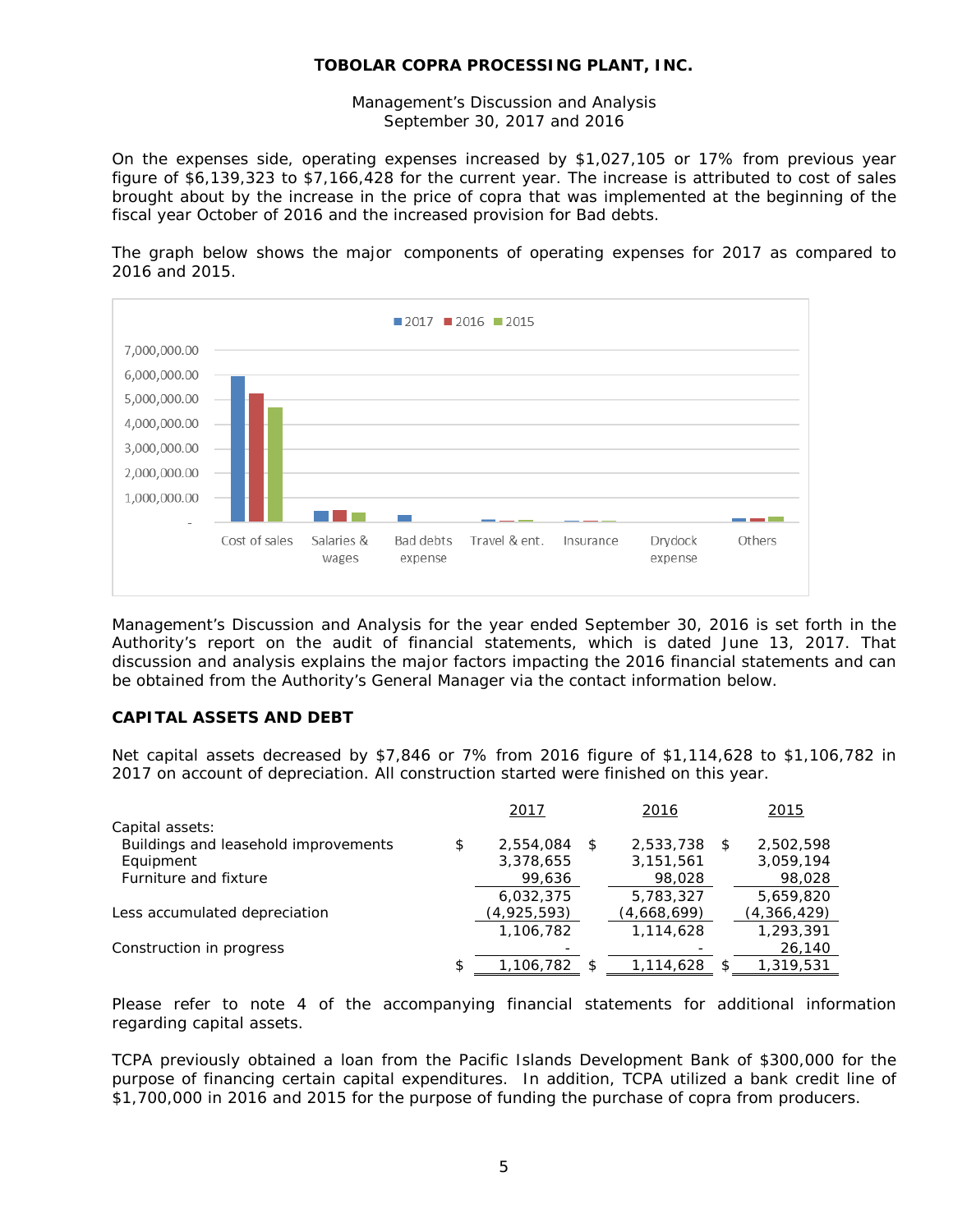# **TOBOLAR COPRA PROCESSING PLANT, INC.**

Management's Discussion and Analysis September 30, 2017 and 2016

Please refer to note 6 and 7 of the accompanying financial statements for additional information regarding TCPA's debt.

# **ECONOMIC FACTOR'S AND NEXT YEAR'S RATES**

The following factors were considered in preparing TCPA's budget for fiscal year 2018.

- 1. A rise in revenue is expected from the diversified product like VCO, bio fuel, soap, cooking oil and bottled oil to cover up the unforeseen consistency of the CNO price in the world market.
- 2. Additional revenue will be expected from other diversified products including income from shipping/freight from our Tobolar ships, profit from outer island sales of merchandise and savings in buying fee and stevedoring from use of own vessel.
- 3. An increase in production is expected for cooking oil and bio fuel to be contributed by our new refinery projects.
- 4. REPMAR will maintain the \$3,000,000 copra subsidy to help stabilize the price of copra.
- 5. A contingency plan is being set that if the crude oil price drops to \$650 M/T, copra price needs to be reduced by about \$0.14. We expect that the government subsidy will help offset whatever loss anticipated for the said decrease in price.

# **ADDITIONAL FINANCIAL INFORMATION**

This discussion and analysis is designed to provide the Authority's customers and other interested parties with an overview of the Authority's financial operations and financial condition. Should the reader have questions regarding the information included in this report or wish to request additional information, please contact the Tobolar Copra Processing Authority General Manager at P.O. Box G, Majuro MH 96960.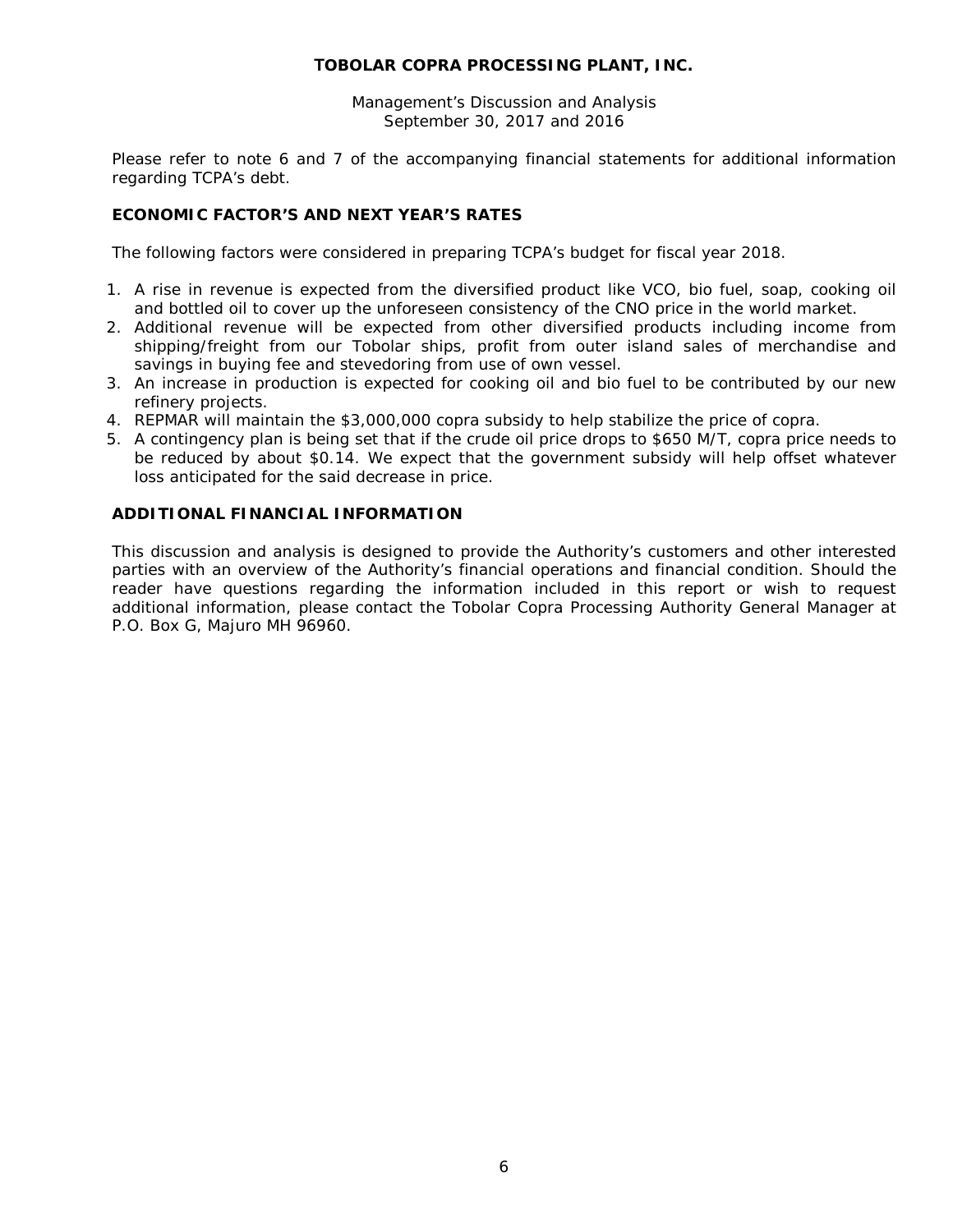# Statements of Net Position September 30, 2017 and 2016

|                                                                                               | 2017               | 2016                |
|-----------------------------------------------------------------------------------------------|--------------------|---------------------|
| <b>ASSETS</b>                                                                                 |                    |                     |
| Current assets:                                                                               |                    |                     |
| Cash and cash equivalents                                                                     | \$<br>870,133 \$   | 86,032              |
| Time certificates of deposit                                                                  | 110,848            | 110,848             |
| Receivables:                                                                                  |                    |                     |
| Trade                                                                                         | 471,651            | 508,293             |
| Affiliates<br>Employees                                                                       | 92,726<br>75,054   | 92,094<br>53,170    |
| Advances to suppliers and copra buyers                                                        | 12,345             | 145,060             |
|                                                                                               | 651,776            | 798,617             |
| Allowance for doubtful accounts                                                               | (423, 391)         | (119,007)           |
|                                                                                               | 228,385            | 679,610             |
| Inventories                                                                                   | 303,863            | 798,316             |
| Current portion of prepaid drydocking                                                         | 22,885             | 26,915              |
| Prepayment and deposits                                                                       | 4,950              | 3,450               |
| Total current assets                                                                          | 1,541,064          | 1,705,171           |
| Noncurrent assets:                                                                            |                    |                     |
| Prepaid drydocking, net of current portion<br>Capital assets, net of accumulated depreciation | 1,106,782          | 22,885<br>1,114,628 |
| Total noncurrent assets                                                                       |                    |                     |
|                                                                                               | 1,106,782          | 1,137,513           |
|                                                                                               | \$<br>2,647,846 \$ | 2,842,684           |
| <b>LIABILITIES AND NET POSITION</b>                                                           |                    |                     |
| Liabilities:                                                                                  |                    |                     |
| Current portion of long-term debt                                                             | \$<br>469,758 \$   | 214,942             |
| Accounts payable                                                                              | 226,540            | 262,654             |
| Payable to affiliates<br>Other accrued liabilities                                            | 124,215<br>71,813  | 354,889<br>64,015   |
| <b>Total current liabilities</b>                                                              | 892,326            | 896,500             |
| Long-term debt, net of current portion                                                        | 760,890            | 1,306,840           |
| <b>Total liabilities</b>                                                                      | 1,653,216          | 2,203,340           |
| Commitments and contingencies                                                                 |                    |                     |
| Net position:                                                                                 |                    |                     |
| Net investment in capital assets                                                              | 851,991            | 845,980             |
| Unrestricted                                                                                  | 142,639            | (206, 636)          |
| Total net position                                                                            | 994,630            | 639,344             |
|                                                                                               | \$<br>2,647,846    | \$<br>2,842,684     |

See accompanying notes to financial statements.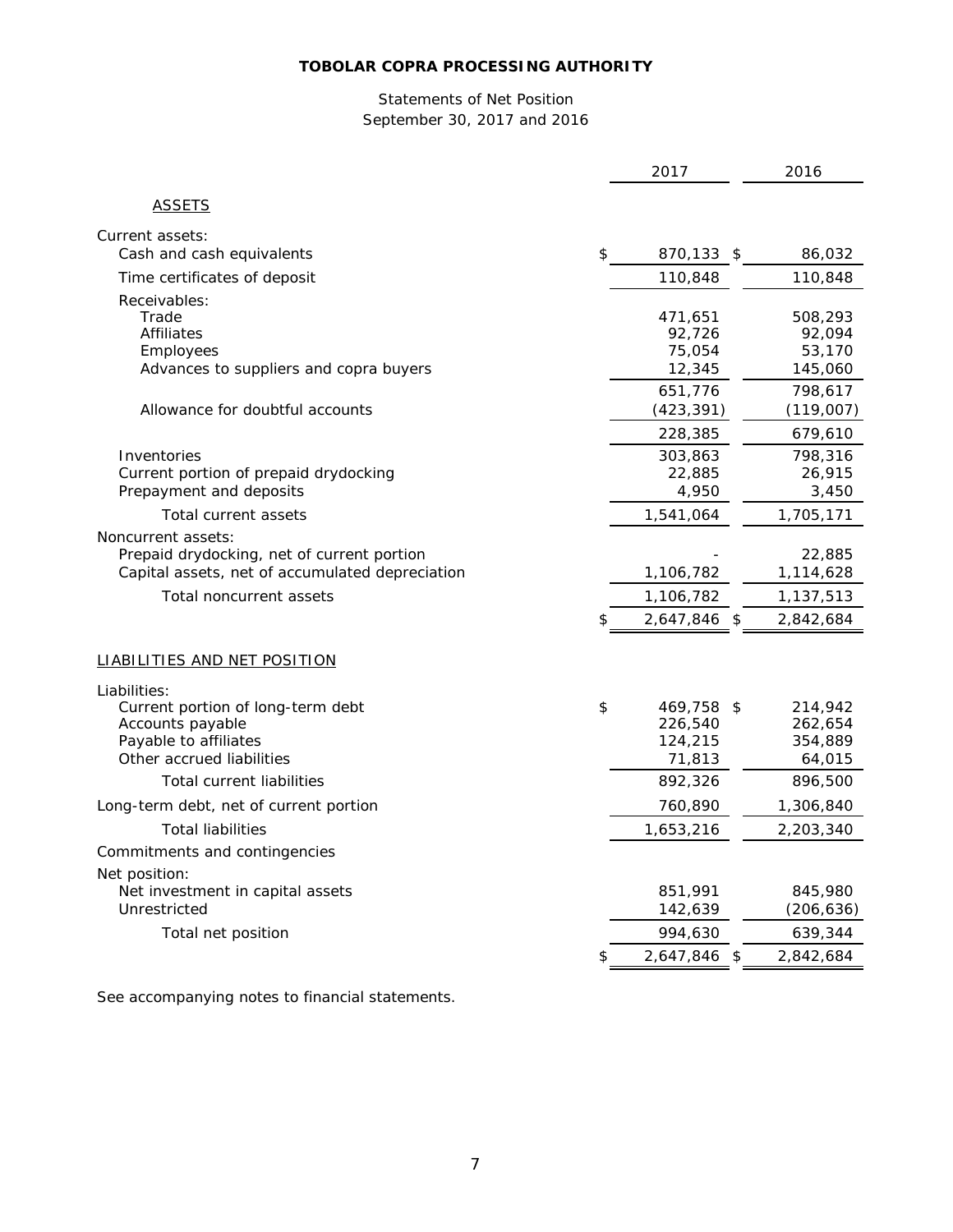# Statements of Revenues, Expenses, and Changes in Net Position Years Ended September 30, 2017 and 2016

| Sales<br>4,682,486 \$<br>3,913,772<br>\$<br>Less cost of copra products manufactured and sold<br>(5, 945, 432)                                                                                                                                                                                                                                                                                                                                                               | (5, 251, 511)                                                                                                                  |
|------------------------------------------------------------------------------------------------------------------------------------------------------------------------------------------------------------------------------------------------------------------------------------------------------------------------------------------------------------------------------------------------------------------------------------------------------------------------------|--------------------------------------------------------------------------------------------------------------------------------|
| (1, 337, 739)<br>Gross loss<br>(1, 262, 946)                                                                                                                                                                                                                                                                                                                                                                                                                                 |                                                                                                                                |
| General and administrative expenses:<br>Salaries and wages<br>495,617<br>Bad debts expense<br>304,422<br>Travel and entertainment<br>138,949<br>57,797<br>Insurance<br>42,098<br>Professional and management fees<br>Taxes and licenses<br>37,242<br>Drydock expense<br>26,915<br>21,612<br>Office supplies<br>Communications<br>19,386<br>15,384<br>Rent expense<br>Repairs and maintenance<br>2,024<br>Membership dues and subscriptions<br>540<br>Miscellaneous<br>59,010 | 521,191<br>30,366<br>54,327<br>52,590<br>23,661<br>21,071<br>26,695<br>13,900<br>18,732<br>19,420<br>6,787<br>15,954<br>83,118 |
| 1,220,996<br>Total general and administrative expenses                                                                                                                                                                                                                                                                                                                                                                                                                       | 887,812                                                                                                                        |
| Operating loss<br>(2,483,942)<br>(2, 225, 551)                                                                                                                                                                                                                                                                                                                                                                                                                               |                                                                                                                                |
| Nonoperating revenues (expenses):<br>2,957,512<br>3,352,254<br>Copra subsidies from RepMar<br>Grant<br>(118, 284)<br>Interest expense                                                                                                                                                                                                                                                                                                                                        | 294<br>(138, 326)                                                                                                              |
| 2,839,228<br>3,214,222<br>Total nonoperating revenues (expenses), net                                                                                                                                                                                                                                                                                                                                                                                                        |                                                                                                                                |
| 355,286<br>Change in net position                                                                                                                                                                                                                                                                                                                                                                                                                                            | 988,671                                                                                                                        |
| 639,344<br>Net position at beginning of year                                                                                                                                                                                                                                                                                                                                                                                                                                 | (349, 327)                                                                                                                     |
| Net position at end of year<br>994,630 \$                                                                                                                                                                                                                                                                                                                                                                                                                                    | 639,344                                                                                                                        |

See accompanying notes to financial statements.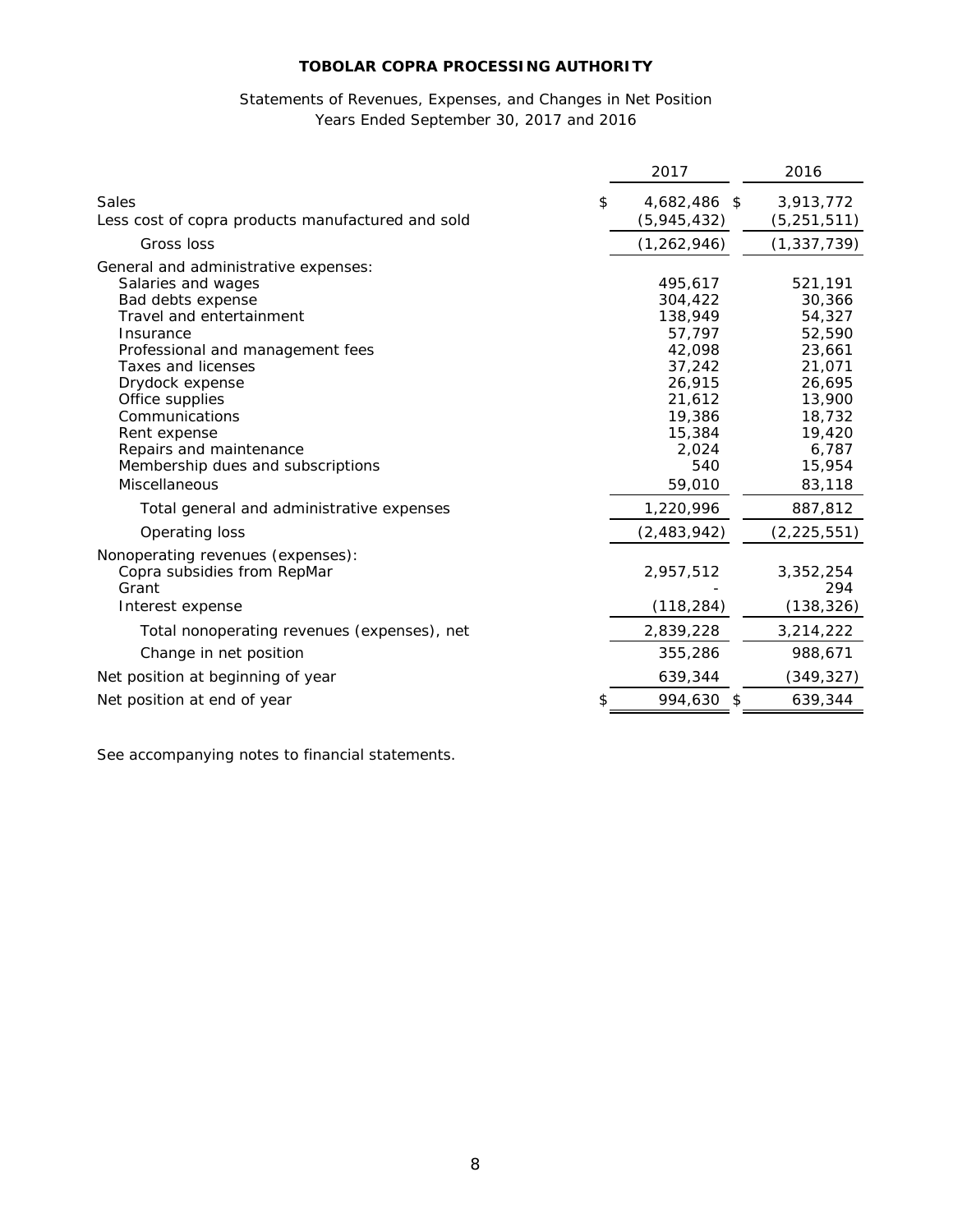# Statements of Cash Flows Years Ended September 30, 2017 and 2016

|                                                                                                                                                                        |    | 2017                                                         |               | 2016                                                                 |
|------------------------------------------------------------------------------------------------------------------------------------------------------------------------|----|--------------------------------------------------------------|---------------|----------------------------------------------------------------------|
| Cash flows from operating activities:<br>Cash received from customers<br>Cash payments to suppliers for goods and services<br>Cash payments to employees for services  | \$ | 4,696,574 \$<br>(5, 301, 150)<br>(909, 358)                  |               | 3,475,880<br>(4,985,081)<br>(916, 099)                               |
| Net cash used for operating activities                                                                                                                                 |    | (1,513,934)                                                  |               | (2, 425, 300)                                                        |
| Cash flows from noncapital financing activities:<br>Copra subsidies received from RepMar<br>Operating grant received                                                   |    | 2,957,512                                                    |               | 3,352,254<br>294                                                     |
| Net repayment of bank line of credit<br>Net repayment of bank overdraft facility<br>Principal repayment of long-term debt<br>Interest paid on long-term debt           |    | (277, 277)<br>(99, 723)                                      |               | (364, 327)<br>(23, 018)<br>(176, 866)<br>(153, 818)                  |
| Net cash provided by noncapital financing activities                                                                                                                   |    | 2,580,512                                                    |               | 2,634,519                                                            |
| Cash flows from capital and related financing activities:<br>Principal repayment of long-term debt<br>Interest paid on long-term debt<br>Acquisition of capital assets |    | (13, 857)<br>(19, 572)<br>(249, 048)                         |               | (12, 594)<br>(17, 292)<br>(97, 367)                                  |
| Net cash used for capital and related financing activities                                                                                                             |    | (282, 477)                                                   |               | (127, 253)                                                           |
| Net change in cash and cash equivalents                                                                                                                                |    | 784,101                                                      |               | 81,966                                                               |
| Cash and cash equivalents at beginning of year                                                                                                                         |    | 86,032                                                       |               | 4,066                                                                |
| Cash and cash equivalents at end of year                                                                                                                               | \$ | 870,133 \$                                                   |               | 86,032                                                               |
| Reconciliation of operating loss to net cash used for operating<br>activities:<br>Operating loss<br>Adjustments to reconcile operating loss to net cash used for       | \$ | $(2,483,942)$ \$                                             |               | (2, 225, 551)                                                        |
| operating activities:<br>Depreciation<br>Provision for doubtful debts<br>(Increase) decrease in assets:<br>Receivables:                                                |    | 256,894<br>304,422                                           |               | 302,270<br>30,366                                                    |
| Trade<br>Affiliates<br>Employees<br>Advances to suppliers and copra buyers<br>Inventories<br>Prepayment and deposits<br>Increase (decrease) in liabilities:            |    | 36,604<br>(632)<br>(21, 884)<br>132,715<br>494,453<br>25,415 |               | (397, 409)<br>(1, 424)<br>(39,059)<br>58,361<br>(277, 658)<br>17,307 |
| Accounts payable<br>Payable to affiliates<br>Other accrued liabilities                                                                                                 |    | (36, 114)<br>(232, 713)<br>10,848                            |               | (32,603)<br>142,964<br>(2,864)                                       |
| Net cash used for operating activities                                                                                                                                 | S  | $(1, 513, 934)$ \$                                           |               | (2, 425, 300)                                                        |
| Summary of noncash financing activities:<br>Refinancing of short-term debt:<br>Long-term debt<br>Short-term borrowings                                                 | \$ |                                                              | $\frac{1}{2}$ | 1,430,000<br>(1,430,000)                                             |
|                                                                                                                                                                        | \$ | $-$ \$                                                       |               |                                                                      |
|                                                                                                                                                                        |    |                                                              |               |                                                                      |

See accompanying notes to financial statements.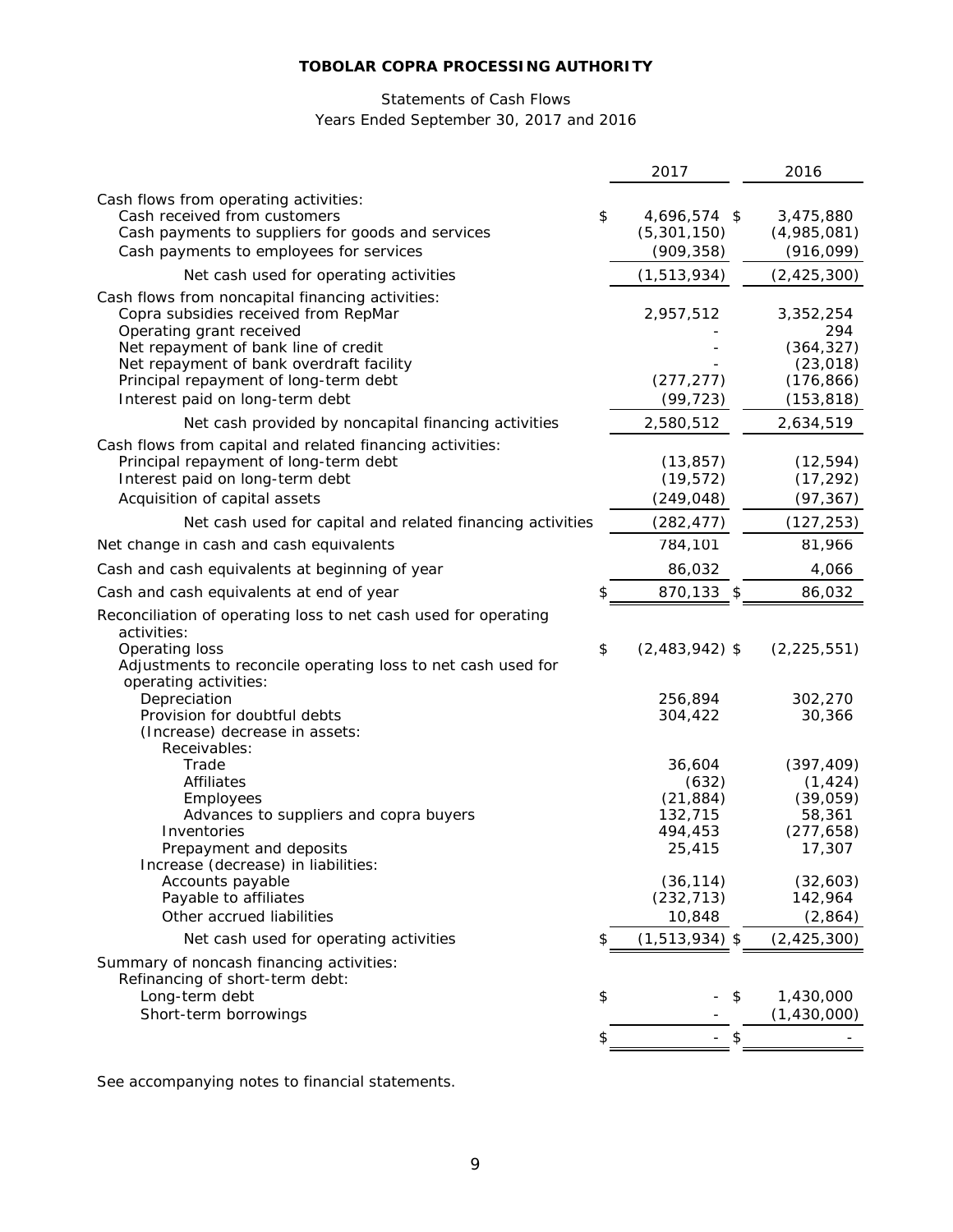Notes to Financial Statements September 30, 2017 and 2016

#### (1) Organization

Tobolar Copra Processing Authority (the Authority), formerly the Tobolar Copra Processing Plant, Inc., was granted a corporate charter on August 13, 1977, under the laws of the Trust Territory of the Pacific Islands, as subsequently adopted by the Republic of the Marshall Islands (RepMar). The Authority was established for the primary purpose of engaging in the production and processing of copra products on Majuro Atoll. The Authority is funded, in part, through operational appropriations from the Nitijela (the RepMar Legislature). The Authority's principal lines of business are copra oil, copra cake and soap products. The principal market for the copra oil and copra cake are companies and farmers located in Australia, Vietnam and the United States. Sales are based on the world market price at the time of sale for the respective products. Soap products are sold primarily to customers in the Marshall Islands. Raw copra is purchased at a price set by the Board of Directors of the Authority (the Board).

The Authority is governed by a seven-member Board of Directors appointed by the Cabinet of RepMar.

The Authority's financial statements are incorporated into the financial statements of RepMar as a component unit.

#### (2) Summary of Significant Accounting Policies

The accounting policies of the Authority conform to accounting principles generally accepted in the United States of America (GAAP), as applicable to governmental entities, specifically proprietary funds.

GASB Statement No. 34, *Basic Financial Statements - and Management's Discussion and Analysis - for State and Local Governments*, as amended by GASB Statement No. 37, *Basic Financial Statements - and Management's Discussion and Analysis - for State and Local Governments: Omnibus*, GASB Statement No. 38, *Certain Financial Statement Note Disclosures*, and GASB Statement No. 61, *The Financial Reporting Entity: Omnibus – an amendment of GASB Statements No. 14 and 34,* establish financial reporting standards for governmental entities, which require that management's discussion and analysis of the financial activities be included with the basic financial statements and notes and modifies certain other financial statement disclosure requirements.

To conform to these requirements, equity is presented in the following net position categories:

- Net investment in capital assets; capital assets, net of accumulated depreciation and related debt, plus construction or improvement of those assets.
- Unrestricted; net position that is not subject to externally imposed stipulations. Unrestricted net position may be designated for specific purposes by action of management or the Board of Directors or may otherwise be limited by contractual agreements with outside parties.

#### Basis of Accounting

Proprietary funds are accounted for on a flow of economic resources, measurement focus. With this measurement focus, all assets and deferred outflows of resources, and liabilities and deferred inflows of resources associated with the operation of the fund are included in the statements of net position. Proprietary fund operating statements present increases and decreases in net position. The accrual basis of accounting is utilized by proprietary funds. Under this method, revenues are recorded when earned and expenses are recorded at the time liabilities are incurred.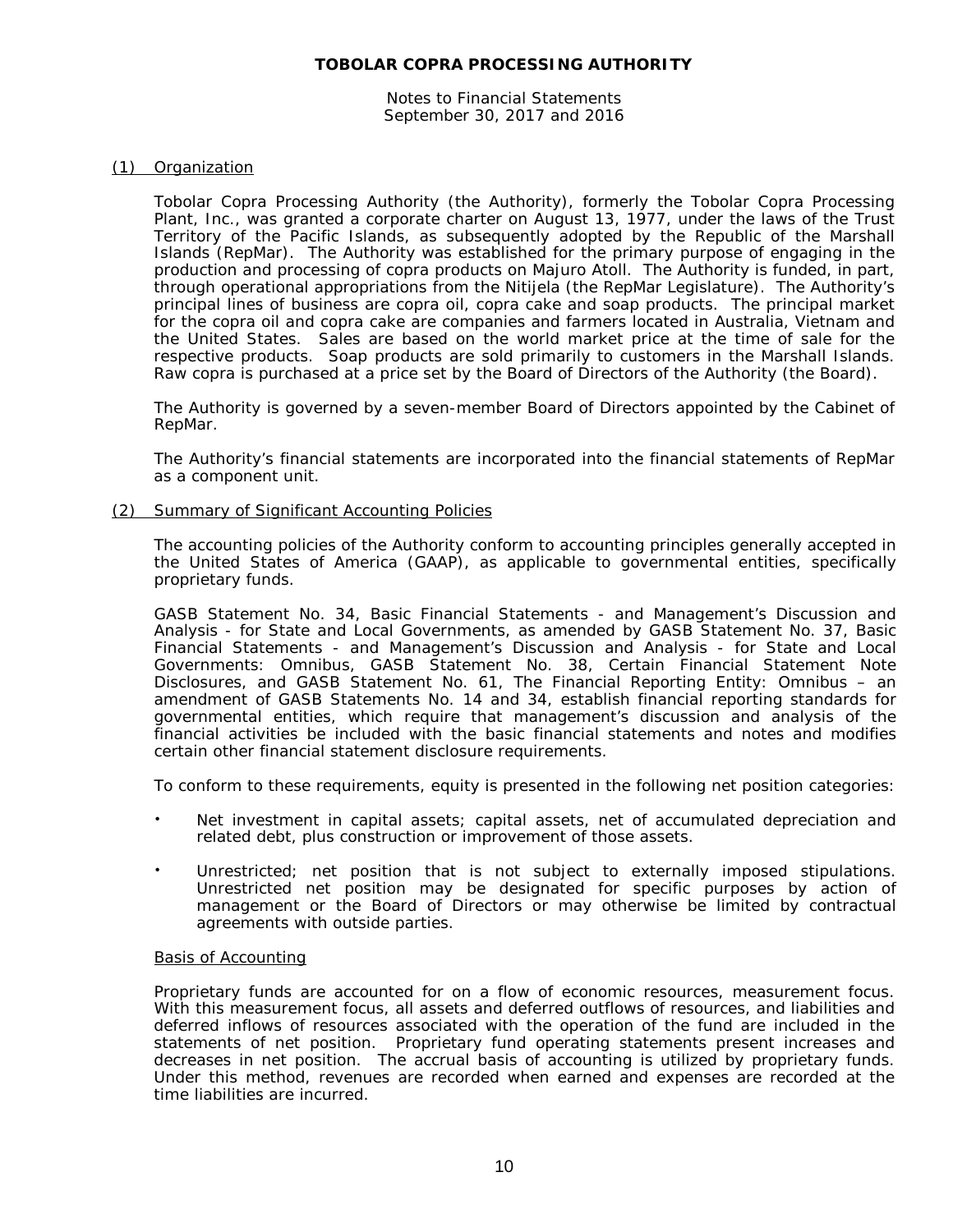Notes to Financial Statements September 30, 2017 and 2016

#### (2) Summary of Significant Accounting Policies, Continued

#### **Estimates**

The preparation of financial statements in accordance with GAAP requires management to make estimates and assumptions that affect the reported amounts of assets and deferred outflows of resources, liabilities and deferred inflows of resources, and disclosures of contingent assets and liabilities at the date of the financial statements and the reported amounts of revenues and expenses during the reporting period. Actual results could differ from those estimates.

#### Taxes

Corporate profits are not subject to income tax in the Republic of the Marshall Islands. The Government of the Republic of the Marshall Islands imposes a gross receipts tax of 3% on revenues. Pursuant to the Income Tax Act of 1989, as amended, the Authority is specifically exempt from this tax as the Authority is a government-owned copra processing corporation.

#### Cash and Cash Equivalents and Time Certificates of Deposit

Custodial credit risk is the risk that in the event of a bank failure, the Authority's deposits may not be returned to it. Such deposits are not covered by depository insurance and are either uncollateralized or collateralized with securities held by the pledging financial institution or held by the pledging financial institution but not in the depositor-government's name. The Authority does not have a deposit policy for custodial credit risk.

For purposes of the statements of net position and cash flows, cash and cash equivalents is defined as cash on hand and cash held in demand deposits as well as time certificates of deposit with a maturity date within three months of the date acquired. Deposits maintained in time certificates of deposit with original maturity dates greater than three months are separately classified on the statements of net position. As of September 30, 2017 and 2016, the carrying amount of the Authority's cash and cash equivalents and time certificates of deposit was \$980,981 and \$196,880, respectively, and the corresponding bank balance was \$1,039,975 and \$247,078, respectively. Of the bank balance amount, \$493,944 and \$134,989, respectively, is maintained in one financial institution subject to Federal Deposit Insurance Corporation (FDIC) insurance with \$546,031 and \$112,089, respectively, being maintained in a financial institution not subject to depository insurance. As of September 30, 2017 and 2016, bank deposits in the amount of \$250,000 and \$134,989, respectively, were FDIC insured. The Authority does not require collateralization of its cash deposits; therefore, deposit levels in excess of FDIC insurance coverage are uncollateralized. Accordingly, these deposits are exposed to custodial credit risk.

#### Receivables

All receivables are due from companies and farmers in Australia and Vietnam and copra buyers and others, including employees and affiliates, within the Republic of the Marshall Islands. The allowance for doubtful accounts is stated at an amount which management believes will be adequate to absorb possible losses on accounts receivable that may become uncollectible based on evaluations of the collectability of these accounts and prior collection experience. The allowance is established through a provision for uncollectible receivables charged to expense. Bad debts are written-off against the reserve on the specific Bad debts are written-off against the reserve on the specific identification method.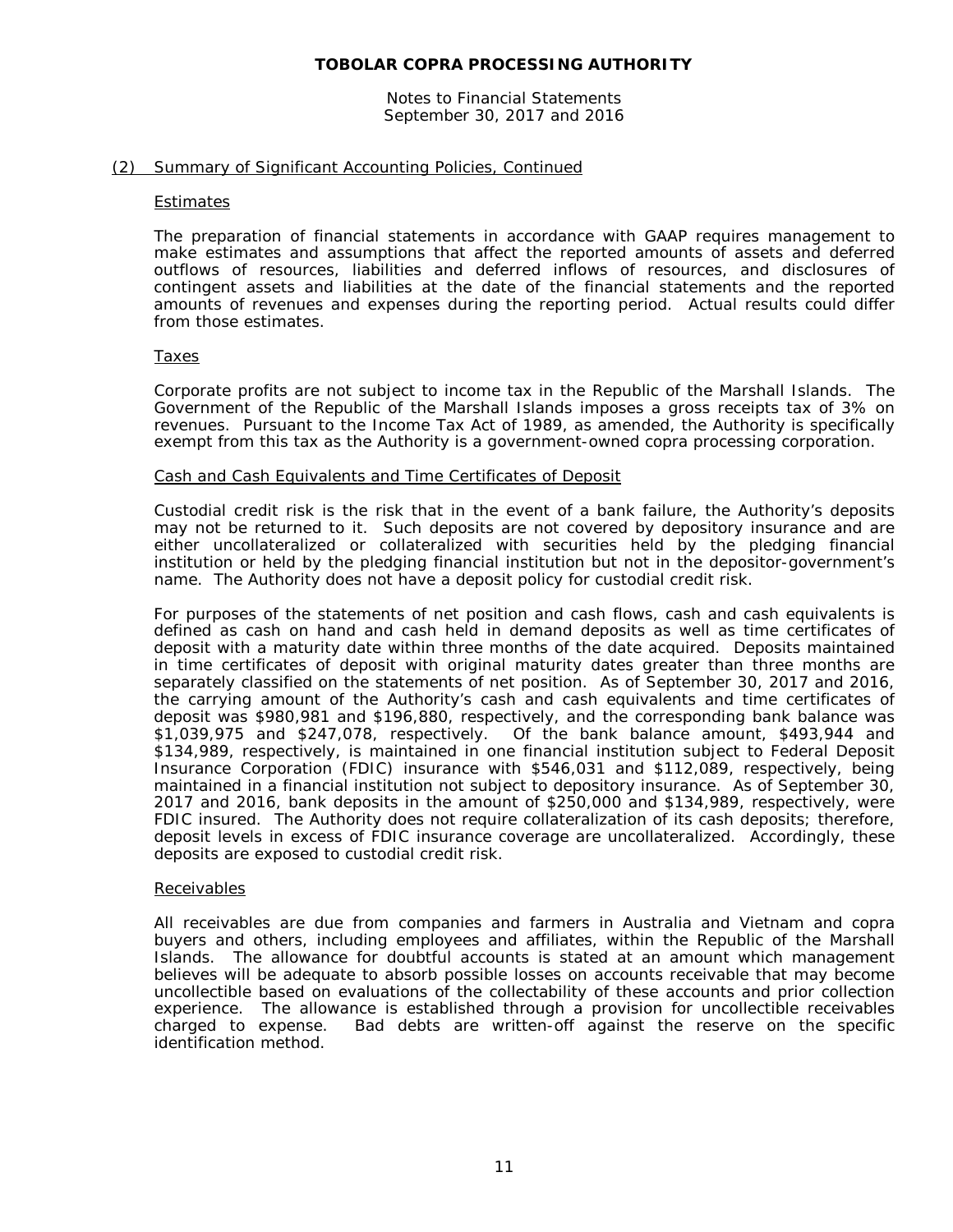Notes to Financial Statements September 30, 2017 and 2016

#### (2) Summary of Significant Accounting Policies, Continued

#### **Inventories**

Inventories consist of carts, raw copra, copra oil, copra cake, and soap and materials. Carts and raw copra are valued at the lower of cost (first-in, first-out method) or market value. Copra oil, copra cake, and soap and materials are valued at the lower of production cost, which includes raw copra, direct labor and factory overhead, or market (net realizable value).

#### Deferred Dry Dock Expenditures

Dry dock expenditures have been recognized as an asset when the recognition criteria were met. The recognition is made when the dry docking has been performed and is amortized over the period until the next scheduled dry docking, usually two to three years. Any remaining carrying amount of the cost of the previous inspection is derecognized. Ordinary repairs and maintenance expenses are charged to the income statement during the financial period in which they are incurred.

#### Property, Plant and Equipment

Property, plant and equipment with costs that equal or exceed \$1,500 and have an estimated life of more than one year shall be capitalized. Such assets are stated at cost. Depreciation is calculated on the straight-line method based on the estimated useful lives of the respective assets. The estimated useful lives of these assets are as follows:

| Building and improvements | 10 - 20 years |
|---------------------------|---------------|
| Equipment                 | 3 - 20 years  |
| Furniture and fixtures    | 3 - 5 years   |

#### Deferred Outflows of Resources

In addition to assets, the statement of net position will sometimes report a separate section for deferred outflows of resources. This separate financial statement element represents a consumption of net position that applies to a future period and so will not be recognized as an outflow of resources (deduction of net position) until then. The Authority has no items that qualify for reporting in this category.

#### Compensated Absences

Vested or accumulated vacation leave is recorded as an expense and liability as the benefits accrue to employees. No liability is recorded for non-vesting accumulating rights to receive sick pay benefits. As of September 30, 2017 and 2016, an accumulated vacation leave liability of \$35,424 and \$34,784, respectively, is included in the statements of net position within other accrued liabilities.

#### Deferred Inflows of Resources

In addition to liabilities, the statement of net position will sometimes report a separate section for deferred inflows of resources. This separate financial statement element section for deferred inflows of resources. represents an acquisition of net position that applies to a future period and so will not be recognized as an inflow of resources (additions to net position) until then. The Authority has no items that qualify for reporting in this category.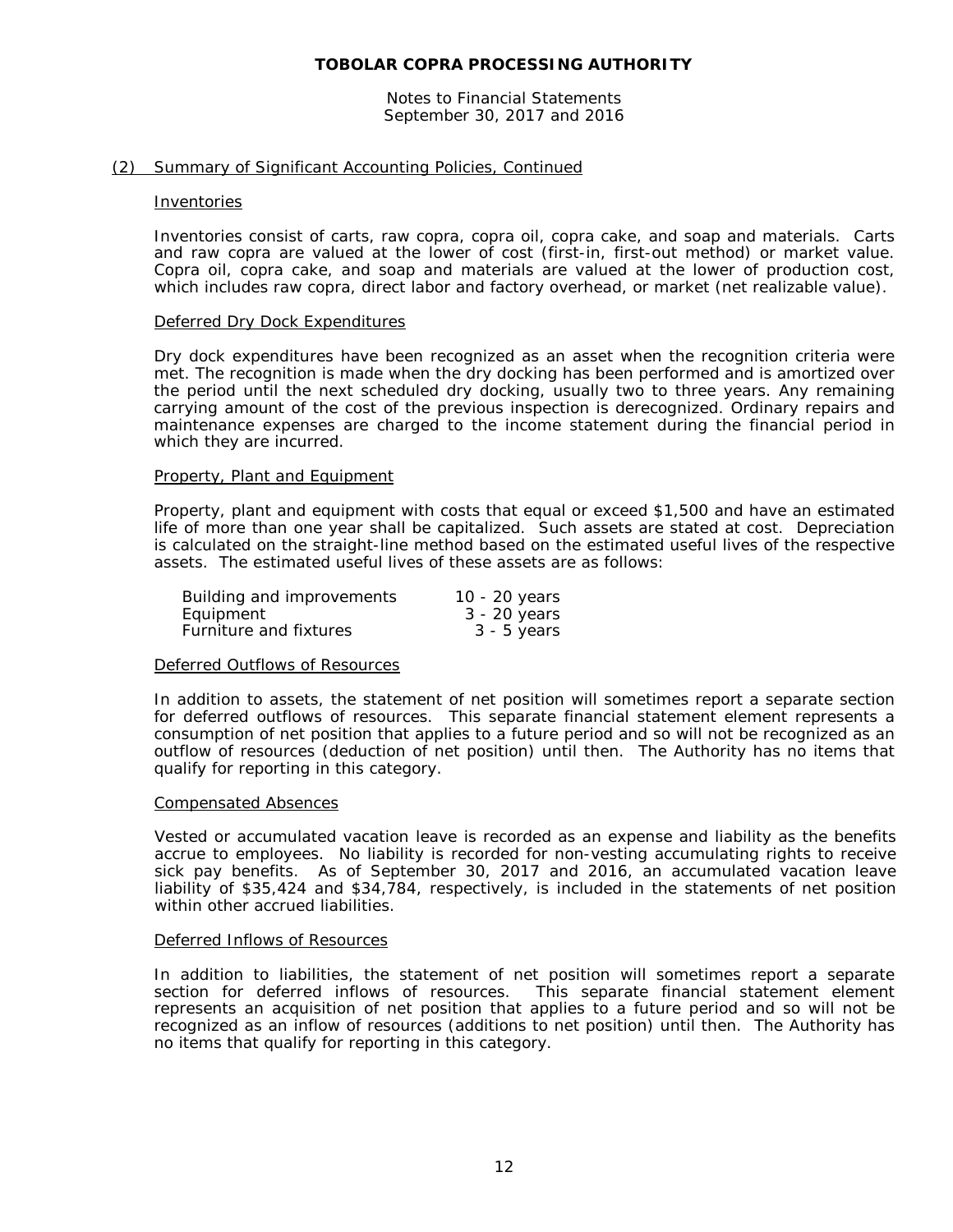Notes to Financial Statements September 30, 2017 and 2016

#### (2) Summary of Significant Accounting Policies, Continued

#### Operating and Nonoperating Revenues and Expenses

Operating revenues and expenses result directly from the production and sale of copra and copra related products. Nonoperating revenues and expenses are generally limited to financing and capital activities, and noncapital contributions from the Republic of the Marshall Islands.

#### **Reclassifications**

Certain balances in the 2016 financial statements have been reclassified to conform to the 2017 presentation.

#### New Accounting Standards

During the year ended September 30, 2017, the Authority implemented the following pronouncements:

- GASB Statement No. 73, *Accounting and Financial Reporting for Pensions and Related Assets That Are Not Within the Scope of GASB Statement 68, and Amendments to Certain Provisions of GASB Statements 67 and 68*, which aligns the reporting requirements for pensions and pension plans not covered in GASB Statements 67 and 68 with the reporting requirements in Statement 68.
- GASB Statement No. 74, *Financial Reporting for Postemployment Benefit Plans Other Than Pension Plans*, which replaces Statements No. 43, *Financial Reporting for Postemployment Benefit Plans Other Than Pension Plans, as amended,* and No. 57, *OPEB Measurements by Agent Employers and Agent Multiple-Employer Plans*, and addresses financial reporting requirements for governments whose employees are provided with postemployment benefits other than pensions (other postemployment benefits or OPEB).
- GASB Statement No. 77, *Tax Abatement Disclosures*, which requires governments that enter into tax abatement agreements to disclose certain information about the agreements.
- GASB Statement No. 78, *Pensions Provided through Certain Multiple-Employer Defined Benefit Pension Plans*, which addresses a practice issue regarding the scope and applicability of Statement No. 68, *Accounting and Financial Reporting for Pensions*.
- GASB Statement No. 80, *Blending Requirements for Certain Component Units - an amendment of GASB Statement No. 14*, which improves financial reporting by clarifying the financial statement presentation requirements for certain component units.
- GASB Statement No. 82, *Pension Issues - an amendment of GASB Statements No. 67, No. 68, and No. 73*, which addresses issues regarding (1) the presentation of payroll-related measures in required supplementary information, (2) the selection of assumptions and the treatment of deviations from the guidance in an Actuarial Standard of Practice for financial reporting purposes, and (3) the classification of payments made by employers to satisfy employee (plan member) contribution requirements.

The implementation of these statements did not have a material effect on the accompanying financial statements.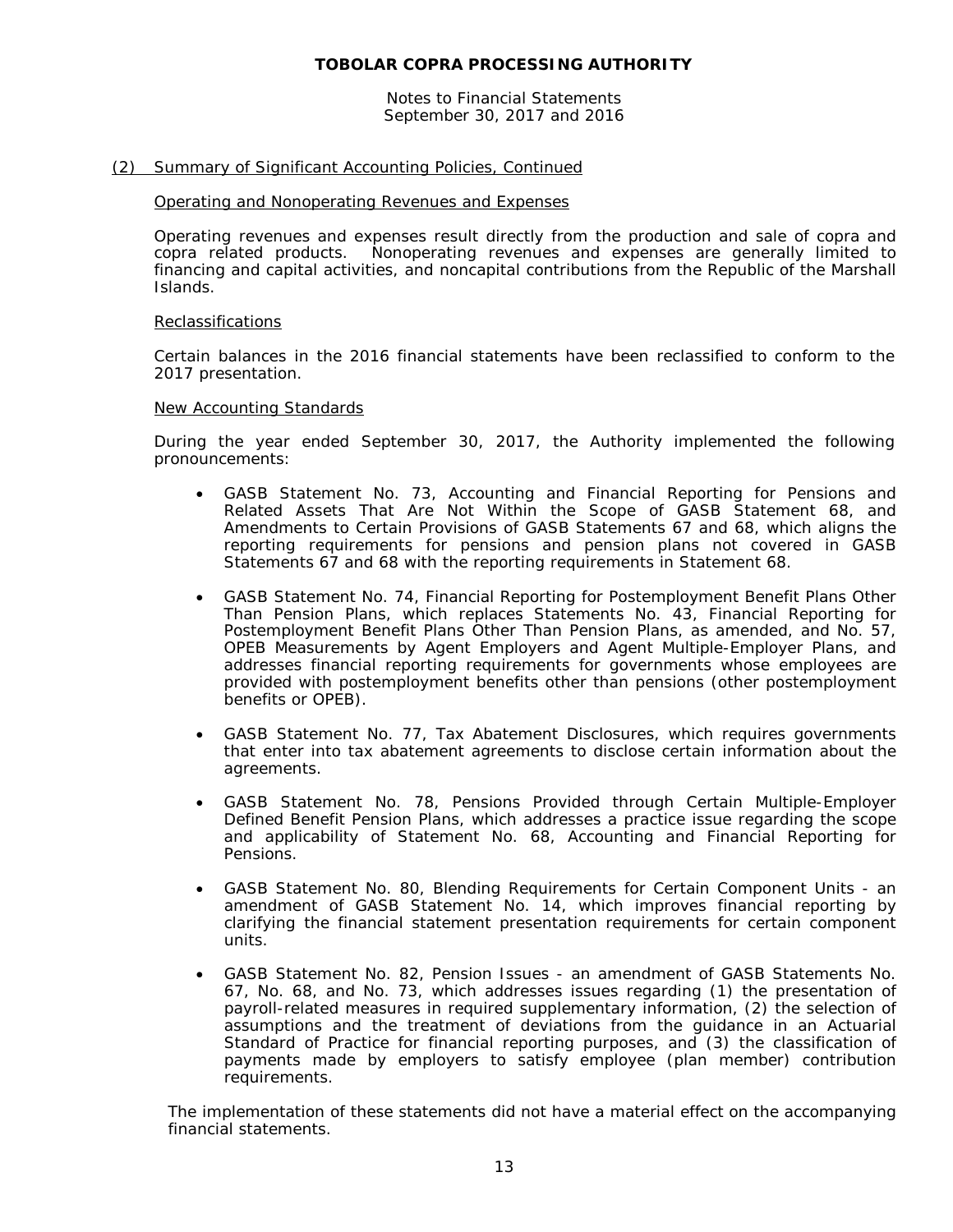Notes to Financial Statements September 30, 2017 and 2016

#### (2) Summary of Significant Accounting Policies, Continued

#### New Accounting Standards, Continued

In June 2015, GASB issued Statement No. 75, *Accounting and Financial Reporting for Postemployment Benefits Other Than Pensions*, which replaces the requirements of Statements No. 45, *Accounting and Financial Reporting by Employers for Postemployment Benefits Other Than Pensions*, as amended, and No. 57, *OPEB Measurements by Agent Employers and Agent Multiple-Employer Plans*, and provides guidance on reporting by governments that provide OPEB to their employees and for governments that finance OPEB for employees of other governments. The provisions in Statement No. 75 are effective for fiscal years beginning after June 15, 2017. Management does not believe that the implementation of this statement will have a material effect on the financial statements.

In March 2016, GASB issued Statement No. 81, *Irrevocable Split-Interest Agreements,*  which improves accounting and financial reporting for irrevocable split-interest agreements by providing recognition and measurement guidance for situations in which a government is a beneficiary of the agreement. The provisions in Statement No. 81 are effective for fiscal years beginning after December 15, 2016. Management does not believe that the implementation of this statement will have a material effect on the financial statements.

In November 2016, GASB issued Statement No. 83, *Certain Asset Retirement Obligations*, which addresses accounting and financial reporting for certain asset retirement obligations (AROs) associated with the retirement of a tangible capital asset. The provisions in Statement No. 83 are effective for fiscal years beginning after June 15, 2018. Management does not believe that the implementation of this statement will have a material effect on the financial statements.

In January 2017, GASB issued Statement No. 84, *Fiduciary Activities*, which establishes criteria for identifying fiduciary activities of all state and local governments. The provisions in Statement No. 84 are effective for fiscal years beginning after December 15, 2018. Management does not believe that the implementation of this statement will have a material effect on the financial statements.

In March 2017, GASB issued Statement No. 85, *Omnibus 2017*, which address practice issues that have been identified during implementation and application of certain GASB Statements including issues related to blending component units, goodwill, fair value measurement and application, and postemployment benefits (pensions and other postemployment benefits. The provisions in Statement No. 85 are effective for fiscal years beginning after June 15, 2017. Management does not believe that the implementation of this statement will have a material effect on the financial statements.

In May 2017, GASB issued Statement No. 86, *Certain Debt Extinguishment Issues*, which improves consistency in accounting and financial reporting for in-substance defeasance of debt. The provisions in Statement No. 86 are effective for fiscal years beginning after June 15, 2017. Management does not believe that the implementation of this statement will have a material effect on the financial statements.

In June 2017, GASB issued Statement No. 87, *Leases*, which establishes a single model for lease accounting based on the foundational principle that leases are financings of the right to use an underlying asset. The provisions in Statement No. 87 are effective for fiscal years beginning after December 15, 2019. Management has yet to determine whether the implementation of this statement will have a material effect on the financial statements.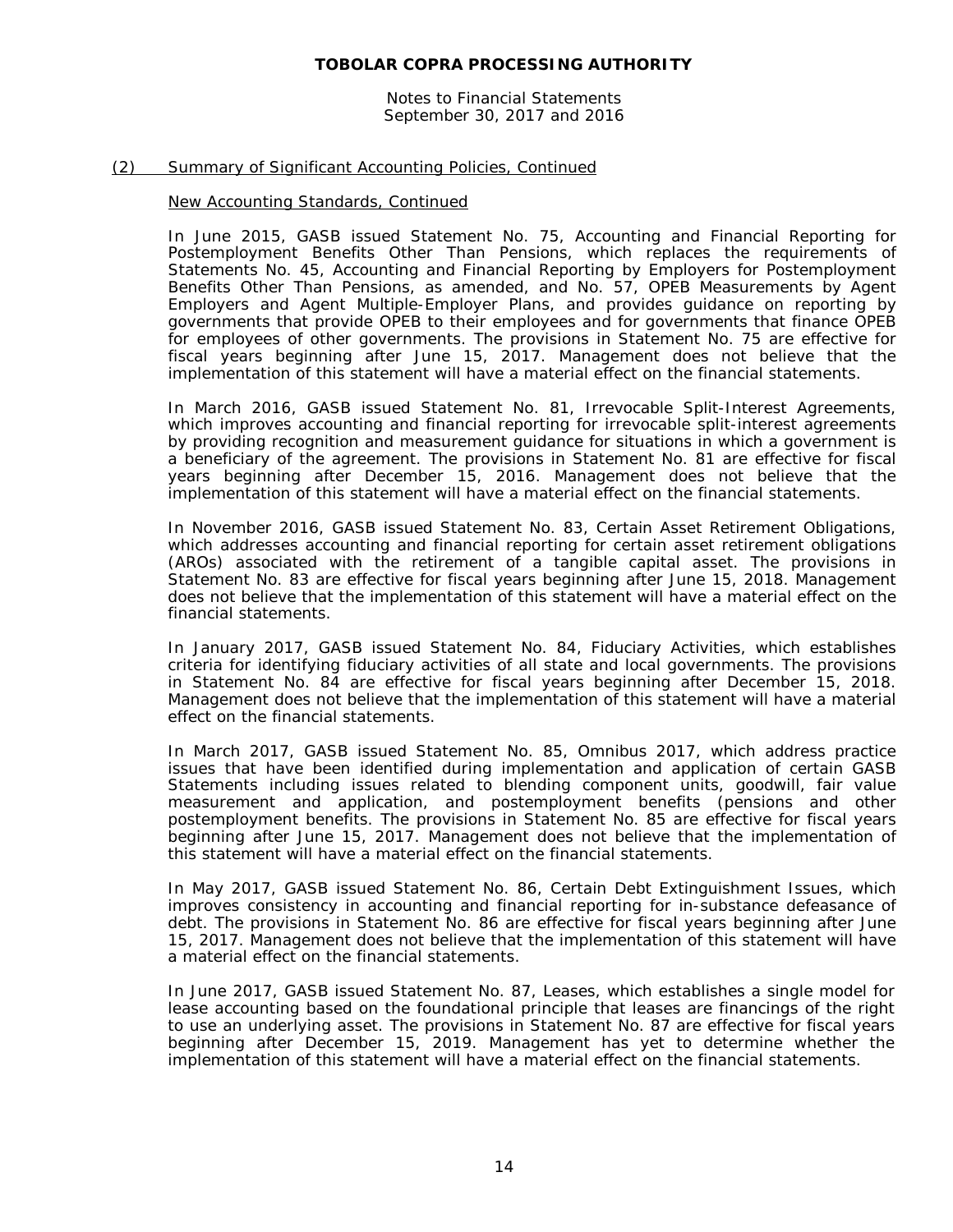Notes to Financial Statements September 30, 2017 and 2016

#### (3) Inventories

Inventories at September 30, 2017 and 2016 consist of the following:

|                    | 2017      | 2016           |
|--------------------|-----------|----------------|
| Soap and materials | \$201,810 | 80,710         |
| Copra cake         | 46.252    | 46,368         |
| Copra oil          | 32.272    | 37,150         |
| Copra cake         | 23,529    | 634,088        |
|                    | \$303,863 | <u>798,316</u> |

#### (4) Capital Assets

Capital asset activity for the years ended September 30, 2017 and 2016 is as follows:

|                                                                  | 2017                                    |                                  |                 |                                    |  |  |
|------------------------------------------------------------------|-----------------------------------------|----------------------------------|-----------------|------------------------------------|--|--|
|                                                                  | October 1,<br>2016                      | <b>Additions</b>                 | Reductions      | September 30,<br>2017              |  |  |
| Building and improvements<br>Equipment<br>Furniture and fixtures | 2,533,738<br>\$.<br>3,151,561<br>98,028 | \$<br>20,346<br>227,094<br>1,608 | \$              | \$2,554,084<br>3,378,655<br>99,636 |  |  |
| Less accumulated depreciation $(4,668,699)$                      | 5,783,327                               | 249,048<br><u>(256,894</u> )     |                 | 6,032,375<br><u>(4,925,593)</u>    |  |  |
|                                                                  | 1,114,628<br>\$                         | \$<br>(7,846)                    | \$              | 1,106,782<br>\$                    |  |  |
|                                                                  |                                         |                                  | 2016            |                                    |  |  |
|                                                                  | October 1.<br>2015                      | <b>Additions</b>                 | Reductions      | September 30,<br>2016              |  |  |
| Building and improvements<br>Equipment<br>Furniture and fixtures | 2,502,598<br>\$<br>3,059,194<br>98,028  | 31,140<br>\$<br>92,367           | \$              | \$2,533,738<br>3,151,561<br>98,028 |  |  |
| Less accumulated depreciation (4,366,429)                        | 5,659,820                               | 123,507<br>(302, 270)            |                 | 5,783,327<br>(4,668,699)           |  |  |
| Construction in progress                                         | 1,293,391<br>26,140                     | (178, 763)<br>5,000              | (31, 140)       | 1,114,628                          |  |  |
|                                                                  | 1,319,531<br>\$                         | (173, 763)<br>S.                 | (31, 140)<br>\$ | 1,114,628<br>\$                    |  |  |

# (5) Prepaid Drydocking

In 2015, the Authority incurred drydock expenses of \$72,857 for the MV Tobolar ship in Fiji, which is to be amortized over 3 years. During the years ended September 30, 2017 and 2016, amortized drydock expenses amounted to \$26,915 and \$26,695, respectively. As of September 30, 2017 and 2016, prepaid drydocking amounted to \$22,885 and \$49,800, respectively.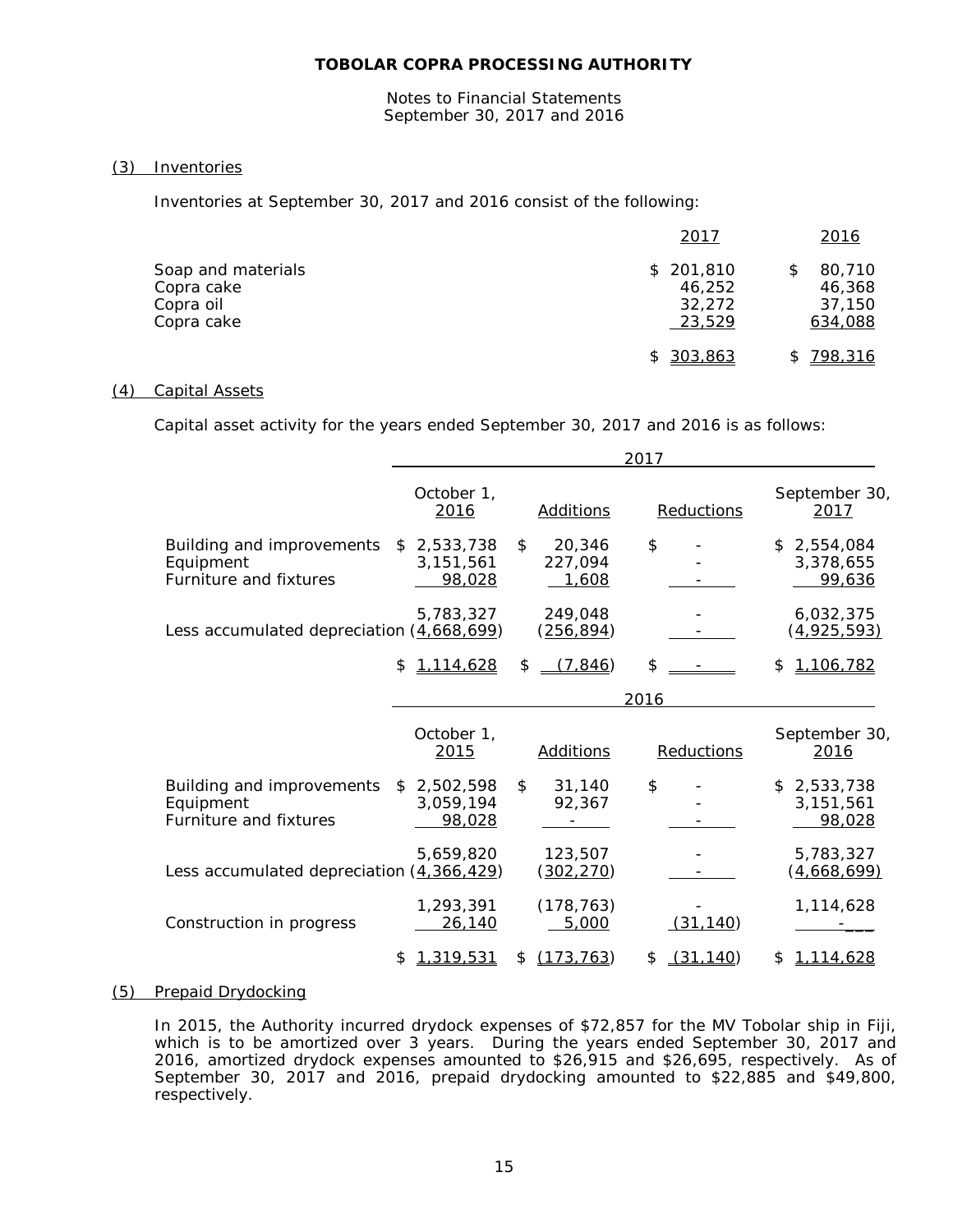Notes to Financial Statements September 30, 2017 and 2016

#### (6) Short-term Debt

In the normal course of operations, the Authority obtains short-term borrowings primarily for the purpose of funding the purchase of raw copra from producers. In 2013, the Authority obtained a one-year \$1,700,000 bank credit line for the purpose of buying copra, which was collateralized by a general security agreement over all assets of the Authority and a guarantee from RepMar. Notes drawn were subject to interest at 7.5% per annum and were to be repaid on various maturity dates but not to exceed 180 days from loan drawdown. In 2014, the bank credit line was renewed for an additional year at the same terms and conditions. In 2015, the bank credit line expired and was not renewed by the bank. On June 23, 2016, the amount outstanding of \$1,430,000 was refinanced as a term loan.

In 2015, the Authority obtained an additional short-term borrowing of \$100,000 primarily for the purpose of funding the purchase of raw copra from producers with interest at 7.5% per annum. On October 30, 2015, the Authority paid the short-term borrowing of \$100,000.

Short-term borrowings drawn down and paid during the year ended September 30, 2016 are as follows:

|     |                                                                                                                                                                                                                                                                                                                                                                                                        | Beginning<br><b>Balance</b> | <b>Draws</b>         | <b>Repayments</b> | Ending<br><b>Balance</b> |
|-----|--------------------------------------------------------------------------------------------------------------------------------------------------------------------------------------------------------------------------------------------------------------------------------------------------------------------------------------------------------------------------------------------------------|-----------------------------|----------------------|-------------------|--------------------------|
|     |                                                                                                                                                                                                                                                                                                                                                                                                        | \$1,794,327                 | $\frac{1}{\sqrt{2}}$ | \$ (1, 794, 327)  |                          |
| (7) | Long-term Debt                                                                                                                                                                                                                                                                                                                                                                                         |                             |                      |                   |                          |
|     | Long-term debt at September 30, 2017 and 2016 is as follows:                                                                                                                                                                                                                                                                                                                                           |                             |                      |                   |                          |
|     |                                                                                                                                                                                                                                                                                                                                                                                                        |                             |                      | <u> 2017 </u>     | <u> 2016</u>             |
|     | Term loan with a bank refinanced from a bank credit line in<br>the amount of $$1,430,000$ , dated June 23, 2016, interest at<br>8.5% per annum, with principal and interest payable in<br>monthly installments of \$25,500 through June 30, 2022,<br>collateralized by a general security agreement over all assets<br>of the Authority and a guarantee from the Marshall Islands<br>Development Bank. |                             |                      | 975,857<br>\$     | \$1,253,134              |
|     | Loan with the Pacific Islands Development Bank (PIDB), dated<br>August 15, 2013, interest at 7.5% per annum, with principal<br>and interest payable in monthly installments of \$2,781<br>through October 15, 2028, collateralized by a general security<br>agreement over certain assets of the Authority and a<br>guarantee from RepMar. Loan proceeds of \$300,000 were                             |                             |                      |                   |                          |
|     | used to fund capital expenditures.                                                                                                                                                                                                                                                                                                                                                                     |                             |                      | <u>254,791</u>    | 268,648                  |
|     |                                                                                                                                                                                                                                                                                                                                                                                                        |                             |                      | \$1,230,648       | \$1,521,782              |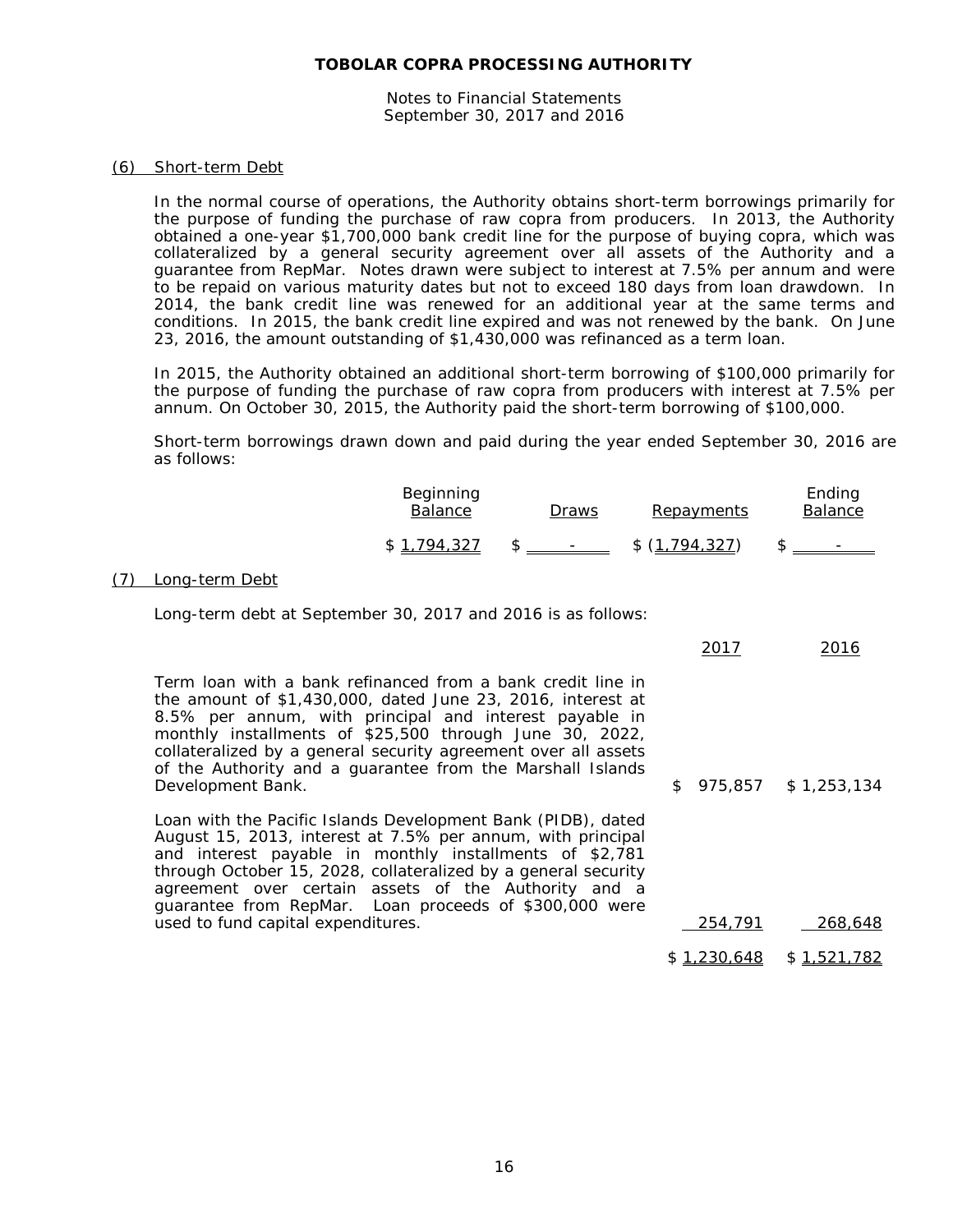Notes to Financial Statements September 30, 2017 and 2016

### (7) Long-term Debt, Continued

Annual debt service requirements to maturity for principal and interest are as follows:

| Year ending<br>September 30, | <u>Principal</u> | Interest | Total         |
|------------------------------|------------------|----------|---------------|
| 2018                         | \$<br>230,130    | \$36,423 | \$<br>266,553 |
| 2019                         | 214,161          | 34,083   | 248.244       |
| 2020                         | 199,500          | 31,565   | 231,065       |
| 2021                         | 234,424          | 28,852   | 263.276       |
| 2022                         | 186,080          | 25,930   | 212,0010      |
| 2023-2027                    | 128,209          | 38,653   | 166,862       |
| 2028-2032                    | 38,144           | 1,524    | 39,668        |
|                              | 1,230,648        |          |               |

Changes in long-term liabilities for the year ended September 30, 2017, were as follows:

|                | Balance     |              |                   | Balance       |               |
|----------------|-------------|--------------|-------------------|---------------|---------------|
|                | October 1,  |              |                   | September     | Due Within    |
|                | <u>2016</u> | Additions    | <b>Reductions</b> | 30, 2017      | One Year      |
| Loans payable: |             |              |                   |               |               |
| Bank loan      | \$1,253,134 | \$<br>$\sim$ | (277, 277)<br>-\$ | 975.857<br>\$ | 214,967<br>\$ |
| PIDB           | 268,648     |              | (13,857)          | 254,791       | 254,791       |
|                | .521.782    |              | (291.134)         | 1,230,648     | 469.758       |

Changes in long-term liabilities for the year ended September 30, 2016, were as follows:

|                | Balance                        |                 |                  | Balance         |               |
|----------------|--------------------------------|-----------------|------------------|-----------------|---------------|
|                | October 1,                     |                 |                  | September       | Due Within    |
|                | 2015                           | Additions       | Reductions       | 30, 2016        | One Year      |
| Loans payable: |                                |                 |                  |                 |               |
| Bank loan      | \$<br>$\overline{\phantom{a}}$ | \$<br>1,430,000 | \$<br>(176, 866) | \$<br>1,253,134 | \$<br>200,864 |
| PIDB           | 281,242                        |                 | (12.594)         | 268,648         | 14,078        |
|                | 281.242                        | 1,430,000       | (189.460)        | .521.782        | 214.942       |

On October 25, 2017, the Authority paid in full its outstanding long-term debt with PIDB in the amount of \$254,257.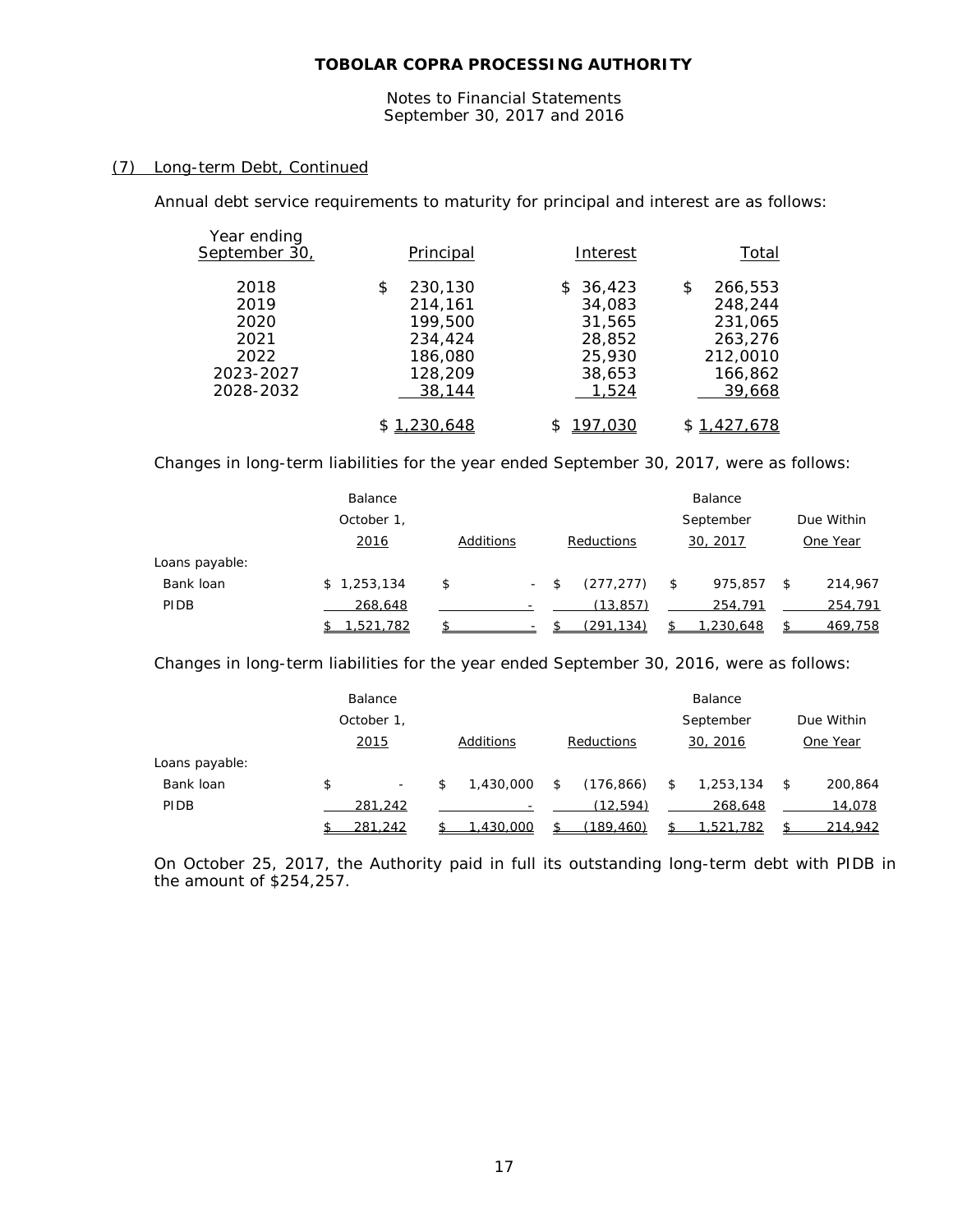Notes to Financial Statements September 30, 2017 and 2016

#### (8) Related Party Transactions

The Authority is a component unit of RepMar and is therefore affiliated with all RepMar-owned and affiliated entities, including the Marshall Islands Marine Resources Authority (MIMRA).

During the years ended September 30, 2017 and 2016, the operations of the Authority were funded by appropriations of \$2,957,512 and \$3,352,254, respectively, from the Nitijela of RepMar. A summary of RepMar appropriations by funding source received by the Authority for the years ended September 30, 2017 and 2016 is as follows:

|                            | 2017                   | 2016                     |
|----------------------------|------------------------|--------------------------|
| General Fund<br>ROC Taiwan | \$1,992,432<br>965,080 | \$2,303,890<br>1,048,364 |
|                            | \$2.957.512            | \$3,352,254              |

In addition, the Authority has recorded receivables from RepMar at September 30, 2017 and 2016 of \$92,726 and \$92,094, respectively, relating to miscellaneous services provided by the Authority.

In 2013, MIMRA advanced funds to the Authority in the amount of \$100,000 for the purpose of assisting the Authority in funding the purchase of copra. The advance is uncollateralized and non-interest bearing and is due and payable by the Authority from the proceeds of oil sales. As at September 30, 2017 and 2016, the outstanding balance amounted to \$50,000 and \$75,000, respectively.

The Authority utilizes services from its affiliates at the same rates charged to third parties and at substantially more favorable terms than those afforded to third parties.

A summary of additional related party transactions as of September 30, 2017 and 2016, and for the years then ended is as follows:

|                                                                                                                                                                                                                                    | 2017                                               |                                               |
|------------------------------------------------------------------------------------------------------------------------------------------------------------------------------------------------------------------------------------|----------------------------------------------------|-----------------------------------------------|
|                                                                                                                                                                                                                                    | <b>Expenses</b>                                    | Payables                                      |
| Marshall Islands Shipping Corporation<br>Marshalls Energy Company, Inc.<br>Marshall Islands Social Security Administration<br><b>RMI Ports Authority</b><br>Marshall Islands Marine Resources Authority<br>RepMar<br><b>Others</b> | \$400,438<br>170,260<br>80,637<br>21,655<br>37,242 | \$34.486<br>21,726<br>50,000<br>17,334<br>669 |
|                                                                                                                                                                                                                                    | \$710,232                                          | \$124,215                                     |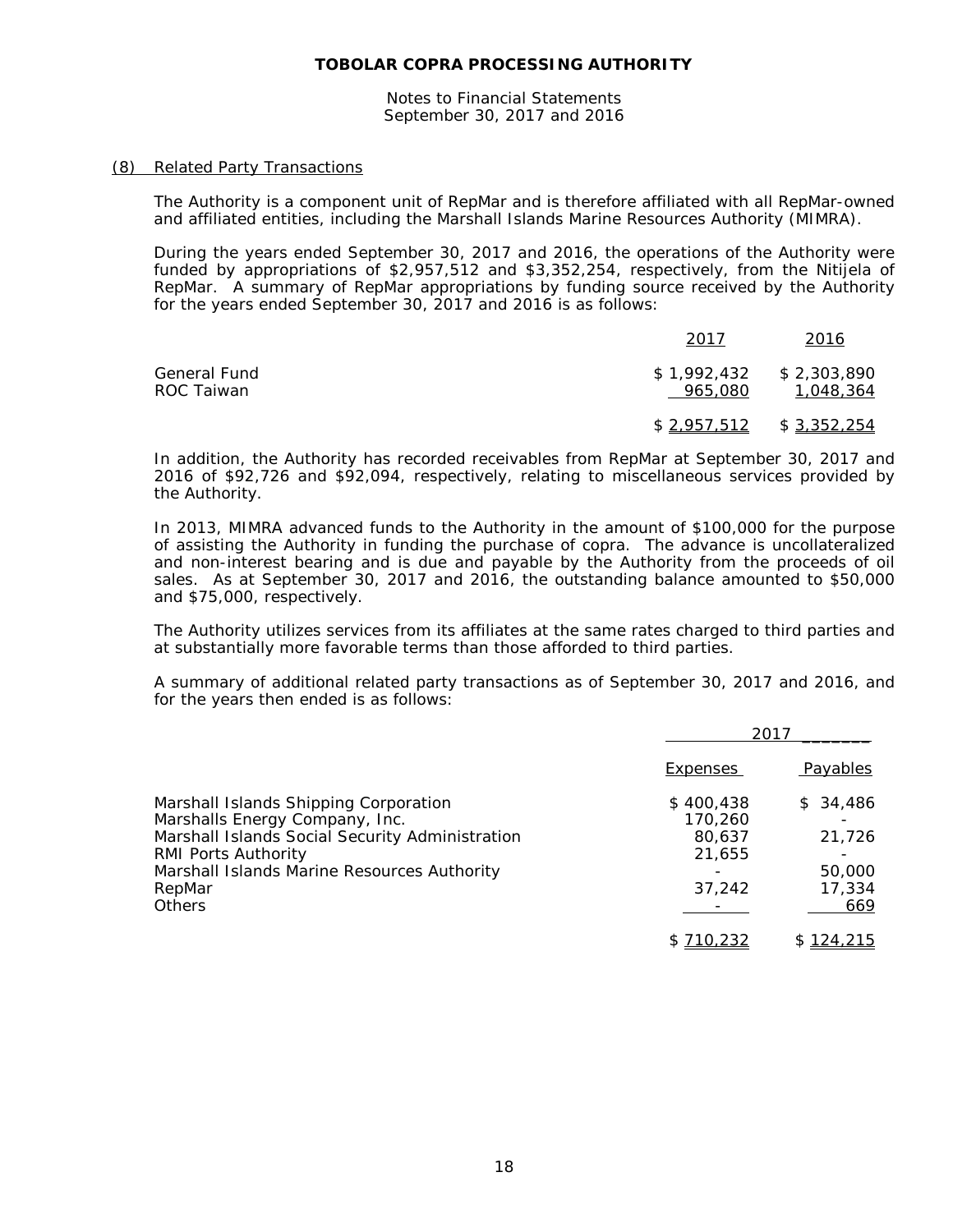Notes to Financial Statements September 30, 2017 and 2016

#### (8) Related Party Transactions, Continued

|                                                                                                                                                                                                                                    | 2016                                                        |                                                  |
|------------------------------------------------------------------------------------------------------------------------------------------------------------------------------------------------------------------------------------|-------------------------------------------------------------|--------------------------------------------------|
|                                                                                                                                                                                                                                    | <b>Expenses</b>                                             | Payables                                         |
| Marshall Islands Shipping Corporation<br>Marshalls Energy Company, Inc.<br>Marshall Islands Social Security Administration<br><b>RMI Ports Authority</b><br>Marshall Islands Marine Resources Authority<br>RepMar<br><b>Others</b> | \$324,738<br>213,196<br>77,023<br>16,388<br>21,072<br>1,272 | \$237,044<br>17,971<br>19,687<br>75,000<br>5,187 |
|                                                                                                                                                                                                                                    | \$653,689                                                   | \$ 354,889                                       |

#### (9) Risk Management

The Authority is exposed to various risks of loss related to torts; theft of, damage to, and destruction of assets; errors and omissions; injuries to employees; and natural disasters. The Authority has elected to purchase commercial insurance from independent third parties for the risks of loss to which it is exposed. Settled claims from these risks have not exceeded commercial insurance coverage for the past three years.

#### (10) Significant Customers

Approximately 95% and 87% of total sales were earned from one and two customers, respectively, during the years ended September 30, 2017 and 2016, respectively.

#### (11) Commitments

In 2013, the Authority entered into a 25-year ground lease agreement for a portion of Wojale Weto expiring on January 5, 2038. Total future minimum lease payments for subsequent years ending September 30, are as follows:

| Year ending<br>September 30,                                                              |                                                                                              |
|-------------------------------------------------------------------------------------------|----------------------------------------------------------------------------------------------|
| 2018<br>2019<br>2020<br>2021<br>2022<br>2023 - 2027<br>2028 - 2032<br>2033 - 2037<br>2038 | \$<br>13,668<br>13,668<br>13,668<br>13,668<br>13,668<br>68,340<br>68,340<br>68,340<br>10,251 |
|                                                                                           |                                                                                              |

\$ 283,611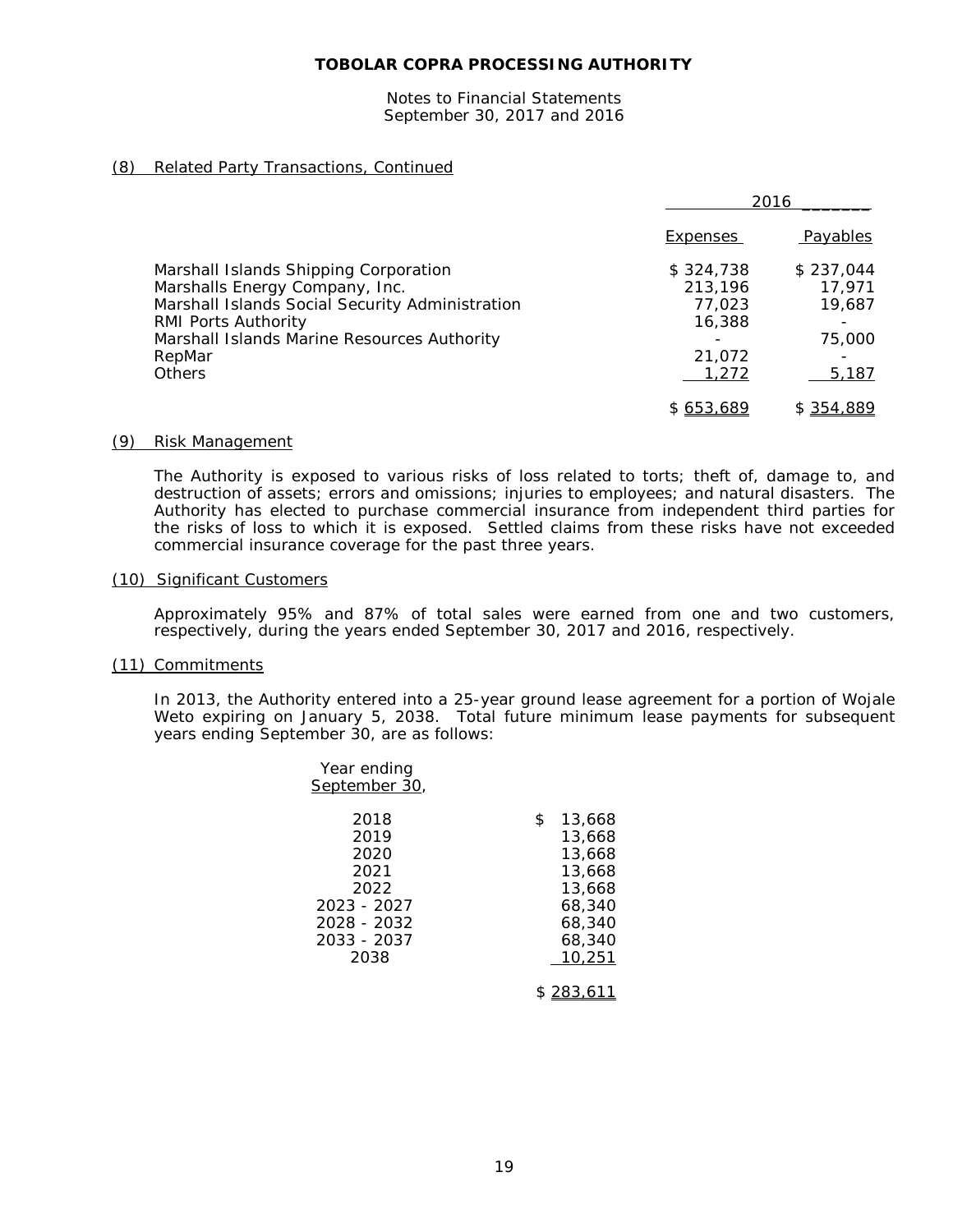Notes to Financial Statements September 30, 2017 and 2016

#### (12) Contingencies

The accompanying financial statements have been prepared in conformity with accounting principles generally accepted in the United States of America, which contemplates the continuation of the Authority as a going concern. During the years ended September 30, 2017 and 2016, the Authority incurred losses from operations of \$2,483,942 and \$2,225,551, respectively. Management acknowledges that it is currently dependent on RepMar for cash funding in order to maintain the Authority as a going concern. Although RepMar has provided funding in the past, the Authority does not have a formal agreement with RepMar to provide funds in the future.

In view of these matters, realization of a major portion of the assets in the accompanying statement of net position at September 30, 2017, is dependent upon continued operations of the Authority, which, in turn, is dependent upon the Authority's ability to produce and process copra products and the success of future operations. Management believes that the continuation of the Authority's operations is dependent upon the future financial support of RepMar. In the event that copra subsidies from RepMar are reduced or eliminated, the Board and management of the Authority will take appropriate action to initiate a reduction in purchase price of copra.

The real property on which the copra processing plant and related facilities are located is leased by the Marshall Islands Development Authority from RepMar. No provision has yet been made for the sublease to the Authority of the real property on which the processing plant is located. No rental payments for the use of the real property or warehouses are anticipated.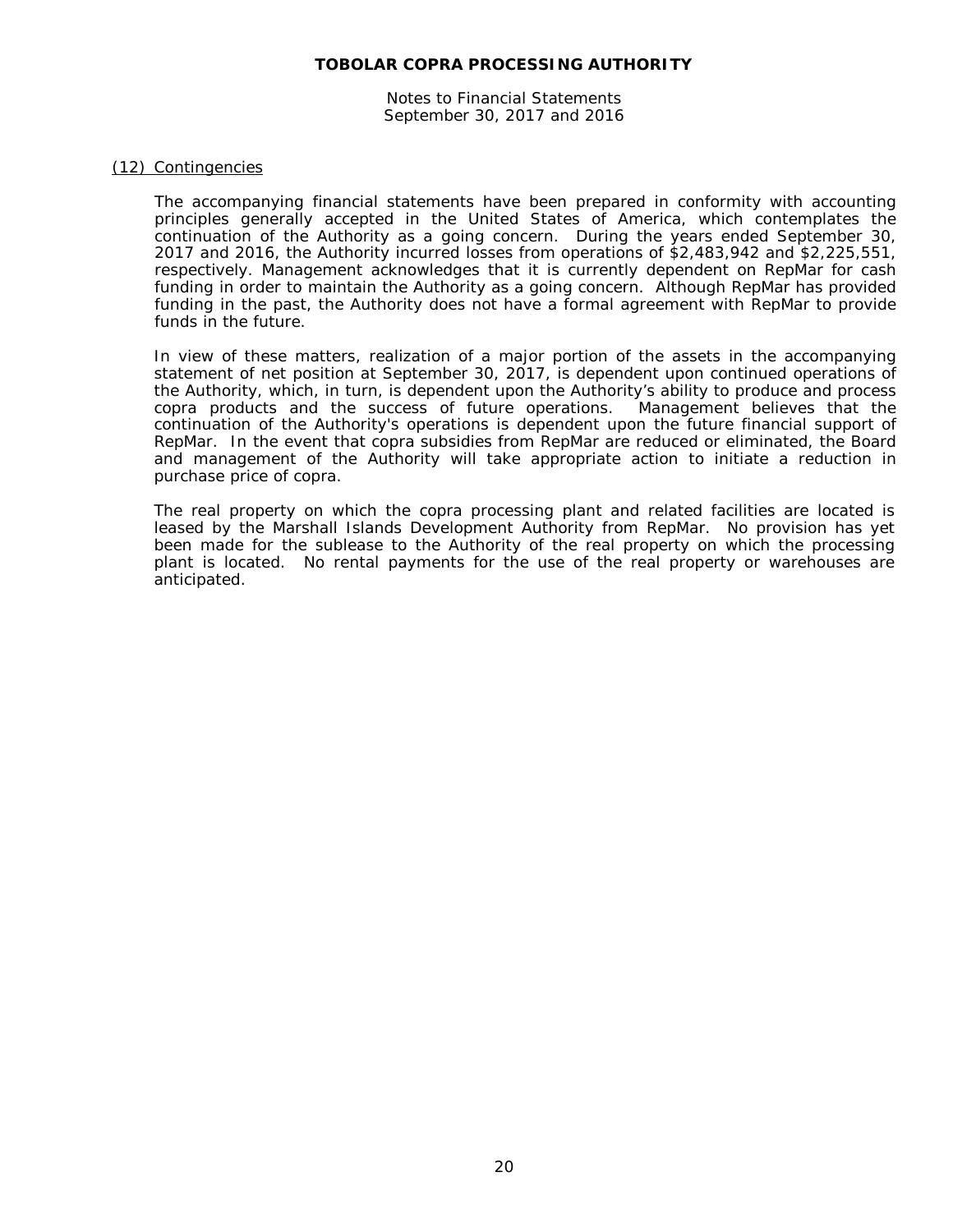

Deloitte & Touche LLP 361 South Marine Corps Drive Tamuning, GU 96913-3973 USA

Tel: +1 (671) 646-3884 Fax: +1 (671) 649-4265

www.deloitte.com

#### **INDEPENDENT AUDITORS' REPORT ON INTERNAL CONTROL OVER FINANCIAL REPORTING AND ON COMPLIANCE AND OTHER MATTERS BASED ON AN AUDIT OF FINANCIAL STATEMENTS PERFORMED IN ACCORDANCE WITH** *GOVERNMENT AUDITING STANDARDS*

Board of Directors Tobolar Copra Processing Authority:

We have audited, in accordance with auditing standards generally accepted in the United States of America and the standards applicable to financial audits contained in *Government Auditing Standards* issued by the Comptroller General of the United States, the financial statements of Tobolar Copra Processing Authority (the Authority), which comprise the statement of net position as of September 30, 2017, and the related statements of revenues, expenses and changes in net position and of cash flows for the year then ended and the related notes to the financial statements, and have issued our report thereon dated May 9, 2018. Our report included an emphasis-of-matter paragraph regarding going concern.

#### **Internal Control Over Financial Reporting**

In planning and performing our audit of the financial statements, we considered the Authority's internal control over financial reporting (internal control) to determine the audit procedures that are appropriate in the circumstances for the purpose of expressing our opinion on the financial statements, but not for the purpose of expressing an opinion on the effectiveness of the Authority's internal control. Accordingly, we do not express an opinion on the effectiveness of the Authority's internal control.

A *deficiency in internal control* exists when the design or operation of a control does not allow management or employees, in the normal course of performing their assigned functions, to prevent, or detect and correct, misstatements on a timely basis. A *material weakness* is a deficiency, or a combination of deficiencies, in internal control such that there is a reasonable possibility that a material misstatement of the entity's financial statements will not be prevented, or detected and corrected on a timely basis. A *significant deficiency* is a deficiency, or a combination of deficiencies, in internal control that is less severe than a material weakness, yet important enough to merit attention by those charged with governance.

Our consideration of internal control was for the limited purpose described in the first paragraph of this section and was not designed to identify all deficiencies in internal control that might be material weaknesses or significant deficiencies and therefore, material weaknesses or significant deficiencies may exist that were not identified. We did identify certain deficiencies in internal control, described in the accompanying Schedule of Findings and Responses that we consider to be material weaknesses as items 2017-002 and 2017-003.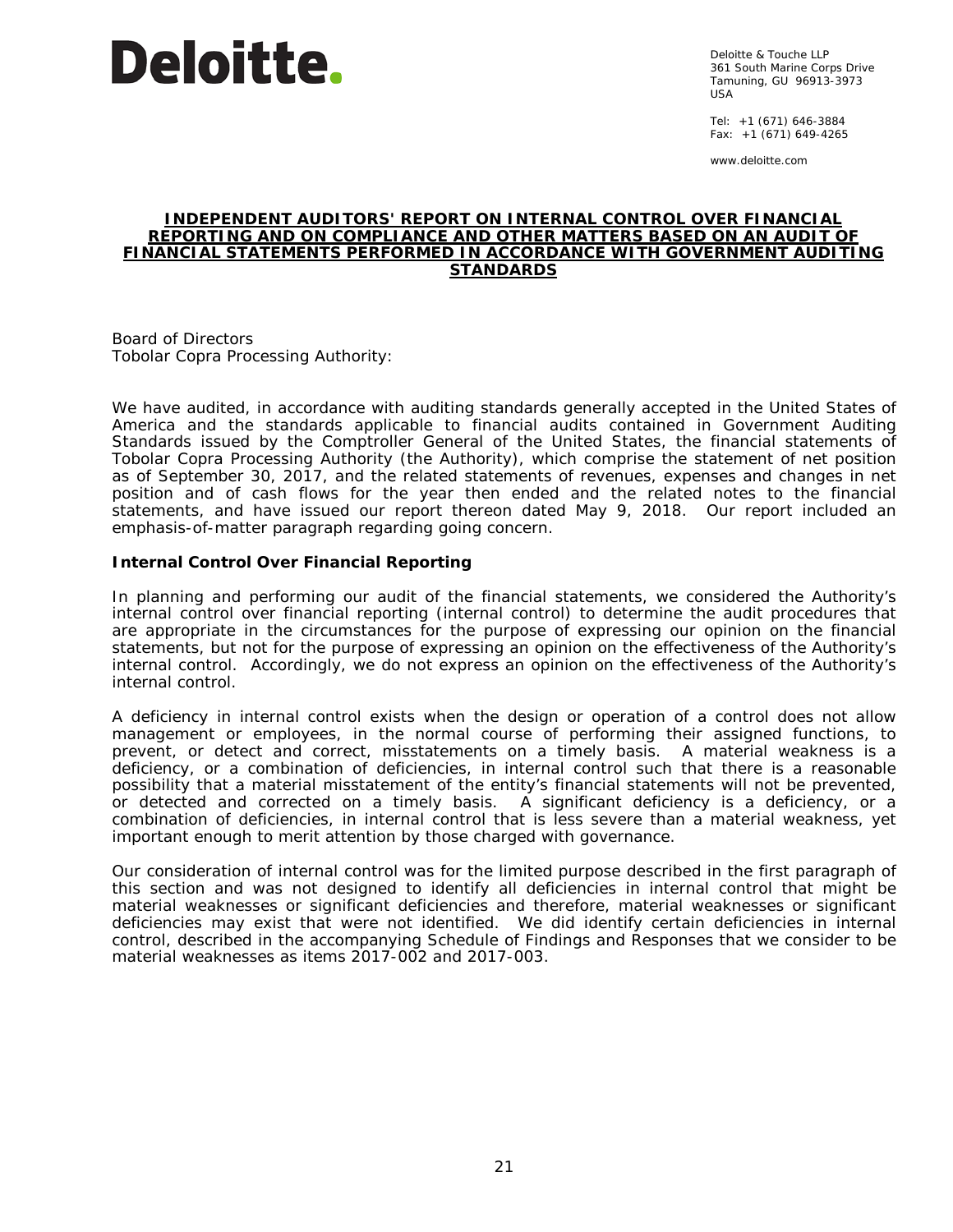# Deloitte.

# **Compliance and Other Matters**

As part of obtaining reasonable assurance about whether the Authority's financial statements are free from material misstatement, we performed tests of its compliance with certain provisions of laws, regulations, contracts, and grant agreements, noncompliance with which could have a direct and material effect on the determination of financial statement amounts. However, providing an opinion on compliance with those provisions was not an objective of our audit, and accordingly, we do not express such an opinion. The results of our tests disclosed instances of noncompliance or other matters that are required to be reported under *Government Auditing Standards* and which are described in the accompanying Schedule of Findings and Responses as item 2017-001.

# **The Authority's Responses to Findings**

The Authority's responses to the findings identified in our audit are described in the accompanying Schedule of Findings and Responses. The Authority's responses were not subjected to the auditing procedures applied in the audit of the financial statements and, accordingly, we express no opinion on them.

# **Purpose of this Report**

The purpose of this report is solely to describe the scope of our testing of internal control and compliance and the result of that testing, and not to provide an opinion on the effectiveness of the Authority's internal control or on compliance. This report is an integral part of an audit performed in accordance with *Government Auditing Standards* in considering the Authority's internal control and compliance. Accordingly, this communication is not suitable for any other purpose.

loite Washell

May 9, 2018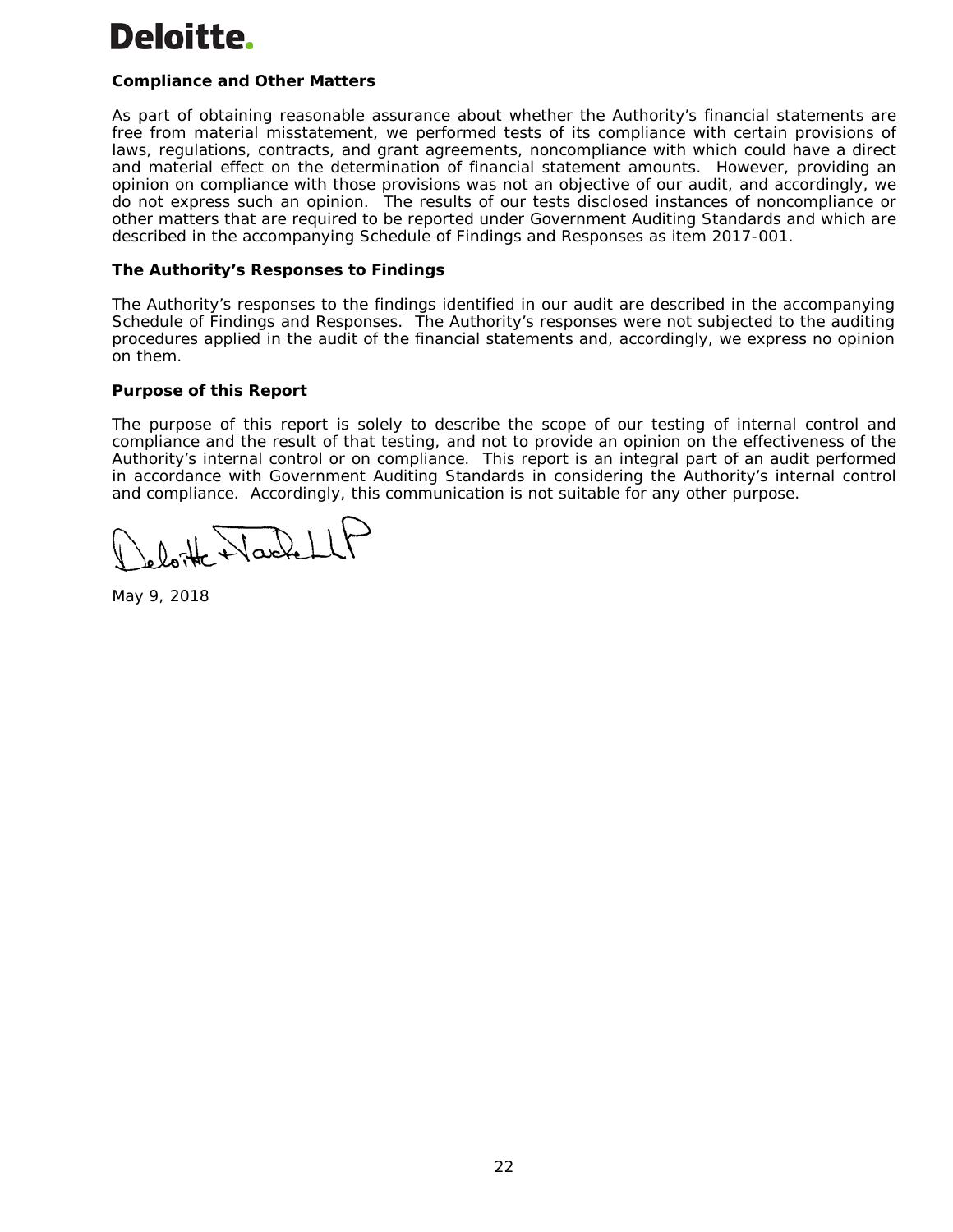Schedule of Findings and Responses Year Ended September 30, 2017

#### Local Noncompliance

#### Finding No. 2017-001

Criteria: RepMar's Procurement Code states the following:

- (a) Section 124 unless otherwise authorized by law, all Government contracts shall be awarded by competitive sealed bidding.
- (b) Section 127 procurement of goods and services not exceeding \$25,000 may be made in accordance with small purchase procedures promulgated by RepMar's Policy Office. Small purchase procedures are those relatively simple and informal methods for securing services, supplies, or other property that do not cost more than \$25,000. RepMar's Ministry of Finance has previously declared that if small purchase procedures are used, price or rate quotations shall be obtained from an adequate number of qualified sources.
- (c) Section 128 a contract may be awarded for a supply, service, or construction item without competition when it is determined in writing that there is only one source for the required supply, service, or construction item.

Condition: RepMar requires that procurement actions of goods and services provide full and open competition and compliance with this provision should be appropriately documented in the procurement files. For the following items, supporting documentation was inadequate to evidence the procurement process:

| <b>Items Description</b>          | Amount   | Comment                                 |
|-----------------------------------|----------|-----------------------------------------|
| Various rear cart equipment       | \$76,528 | No competitive bidding process occurred |
|                                   |          | Inadequate supporting documentation to  |
| Hyundai 5 ton oil tanker truck    | \$69,000 | evidence procurement process            |
| Travel expense - Airfare          | \$6,436  | Various quotations were not on file     |
| Travel expense - Airfare          | \$5,570  | Various quotations were not on file     |
| Travel expense - Airfare          | \$3,480  | Various quotations were not on file     |
|                                   |          | Inadequate supporting documentation to  |
| Office supplies - Yamaha keyboard | \$3,395  | evidence procurement process            |

Procurement procedures for the above items do not appear to have been followed.

Cause: The cause of the above condition is the lack of adequate internal control policies and procedures requiring documentation of procurement procedures to support compliance with RepMar's Procurement Code.

Effect: The effect of the above condition is noncompliance with RepMar's Procurement Code.

Recommendation: We recommend that management establish adequate internal control policies and procedures to conform to RepMar's Procurement Code.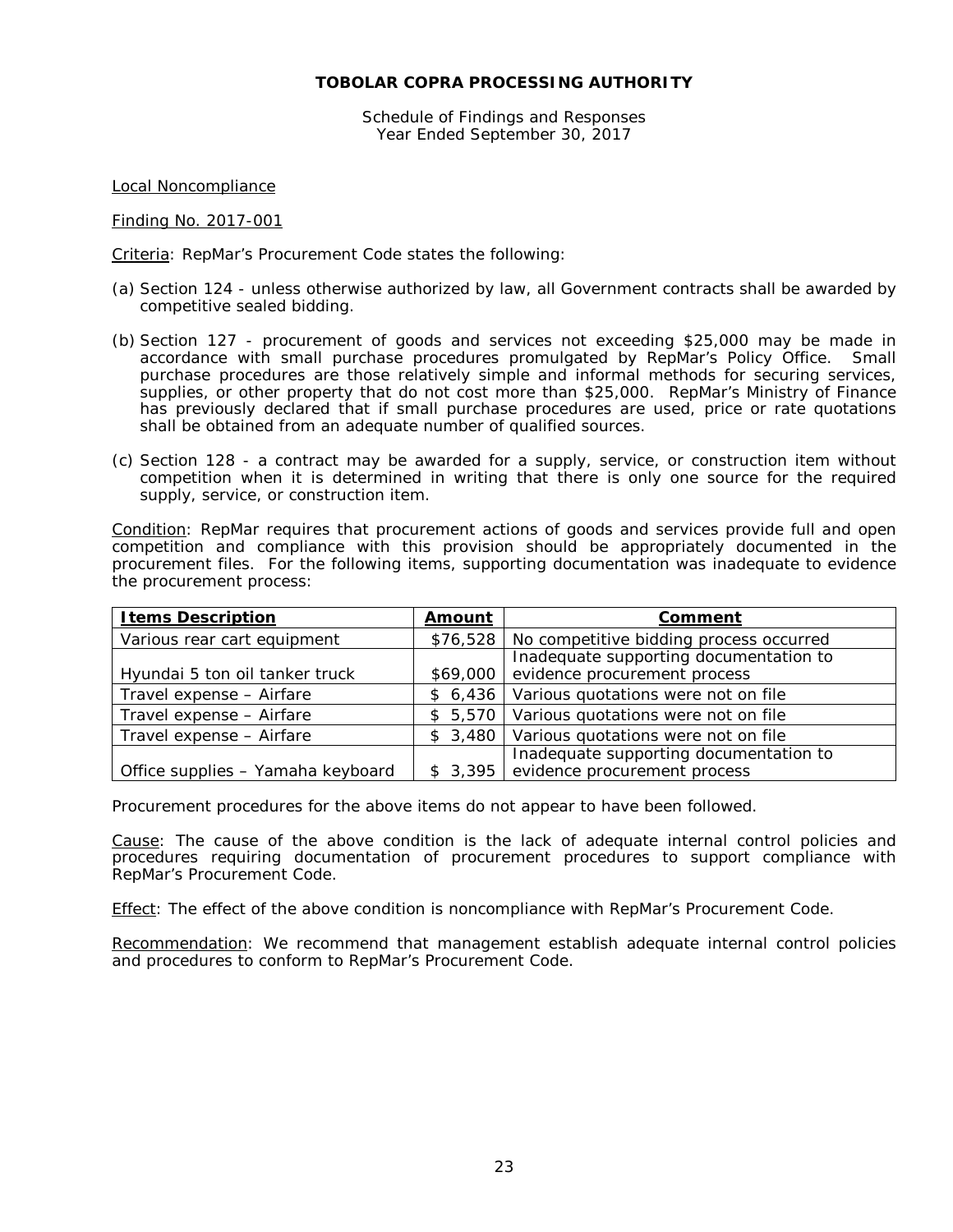Schedule of Findings and Responses, Continued Year Ended September 30, 2017

#### Local Noncompliance

#### Finding No. 2017-001, Continued

Prior Year Status: The lack of compliance with RepMar's Procurement Code was reported as a finding in the audits of the Authority for fiscal years 2011 through 2016.

#### Auditee Response and Corrective Action Plan:

Tobolar does not agree with the audit finding based on the following:

- a) The acquisition/procurement of the Hyundai 5 ton oil Tanker Truck followed the Repmar required bidding process through public competitive sealed bidding. As a practice in previous bids, the management team acted as preliminary screen and compilation bid committee reviewed and presented the bid overall submission and management recommendation. The Board reviewed and approved to award the bid to the particular vendor.
- b) The Airfares were purchase on island through the only two local agents; Pacific Unique Travel and United on Majuro. It is quite difficult to obtain quotation on the airfare provided there is only one airline servicing between Majuro and Honolulu and Guam. Beyond the two mentioned destinations from Majuro, online booking can be done for additional quotation or even cheaper airfares. This may be an option to consider but then our support to utilize and invest in our local travel agencies will be compromised. Tobolar request for reconsideration of this so call obtain-price-quotation-on-airfare process to avoid losing but utilizing our local businesses.

Auditor's response: We reiterate our recommendation that management establish adequate internal control policies and procedures to conform to RepMar's Procurement Code. With respect to emergency procurement, the Procurement Code allows for such when there exists a threat to public health, welfare, or safety under emergency conditions.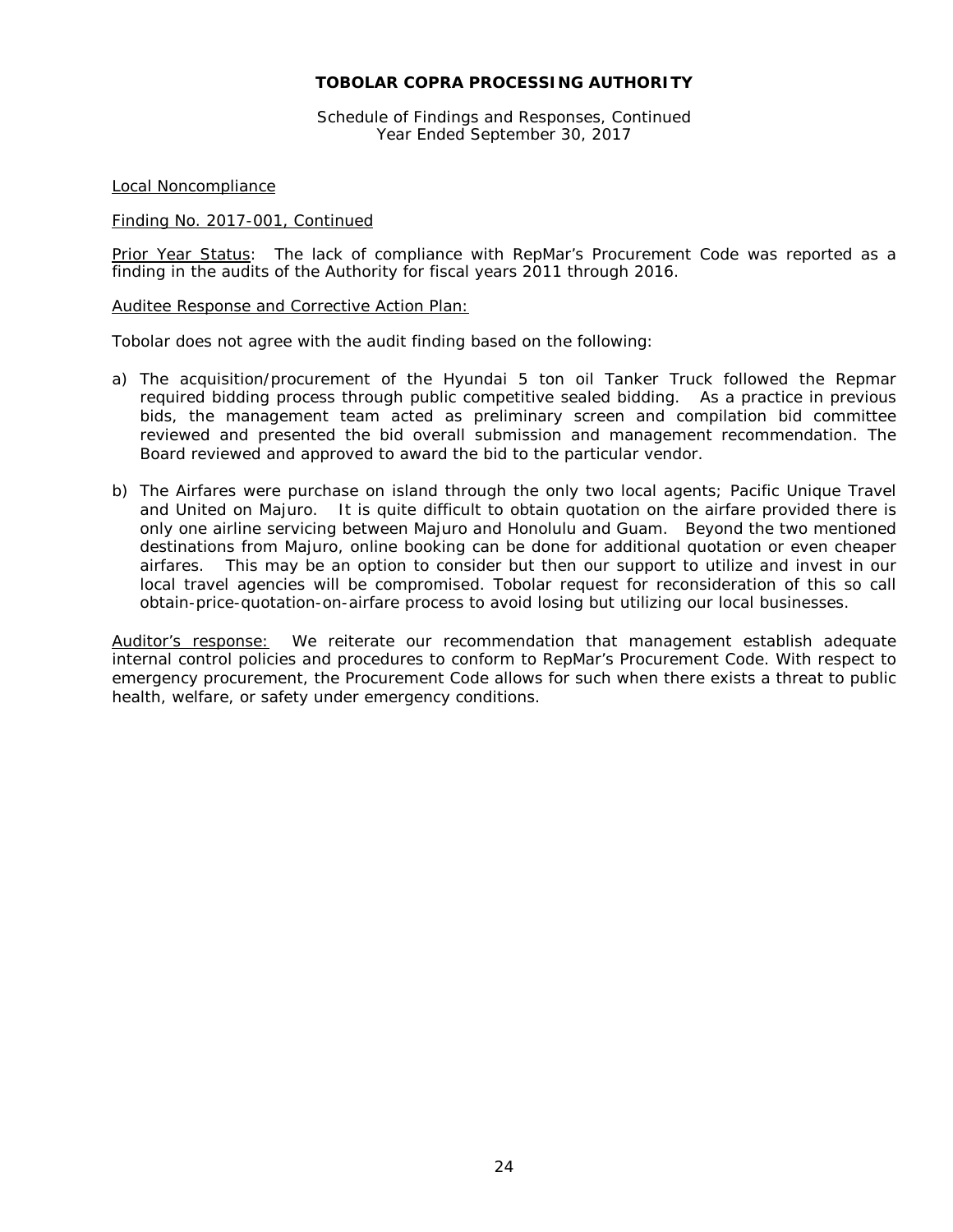Schedule of Findings and Responses, Continued Year Ended September 30, 2017

# Accounts Payables

#### Finding No. 2017-002

Criteria: Accounts payable balances should be reconciled against the subsidiary ledger (SL) and vendor statements. Timely reconciliations of recorded payables and its SL against vendor statements should occur throughout the year.

Condition: As of September 30, 2017, the Authority recorded \$82,090 in unidentified dummy accounts from prior year balances and no subsidiary ledger was provided. Of four payables tested, one reflected a difference of \$24,857 in the latest statement of account balance received and could not be further validated since the invoices from prior years were missing.

Cause: The cause of the above condition is due to a lack of monitoring invoices and payments against vendor statements throughout the year and a lack of policies and procedures requiring period account reconciliation.

**Effect:** The effect of the above condition is possible misstatements of accounts payable and accrued liabilities may not be timely detected. The non-accrual of expenses was corrected through proposed audit adjustments.

Recommendation: We recommend that management establish policies and procedures requiring periodic review and reconciliation of accounts payable minimize the existence of unidentified, dummy accounts and long outstanding payables.

Prior Year Status: The lack of internal control over accounts payable reconciliations was reported as a finding in the audits of the Authority for fiscal years 2014 through 2016.

Auditee Response and Corrective Action Plan: The Management would like to emphasize that the decreased on the payable is an indication of management continued effort to resolve the audit. Unfortunately, due to short in manpower, the particular reconciliation work on the payables was not done on time. With the additional staff hopefully in place within the current fiscal year 2018, it is our objective to remove the finding from next fiscal audit.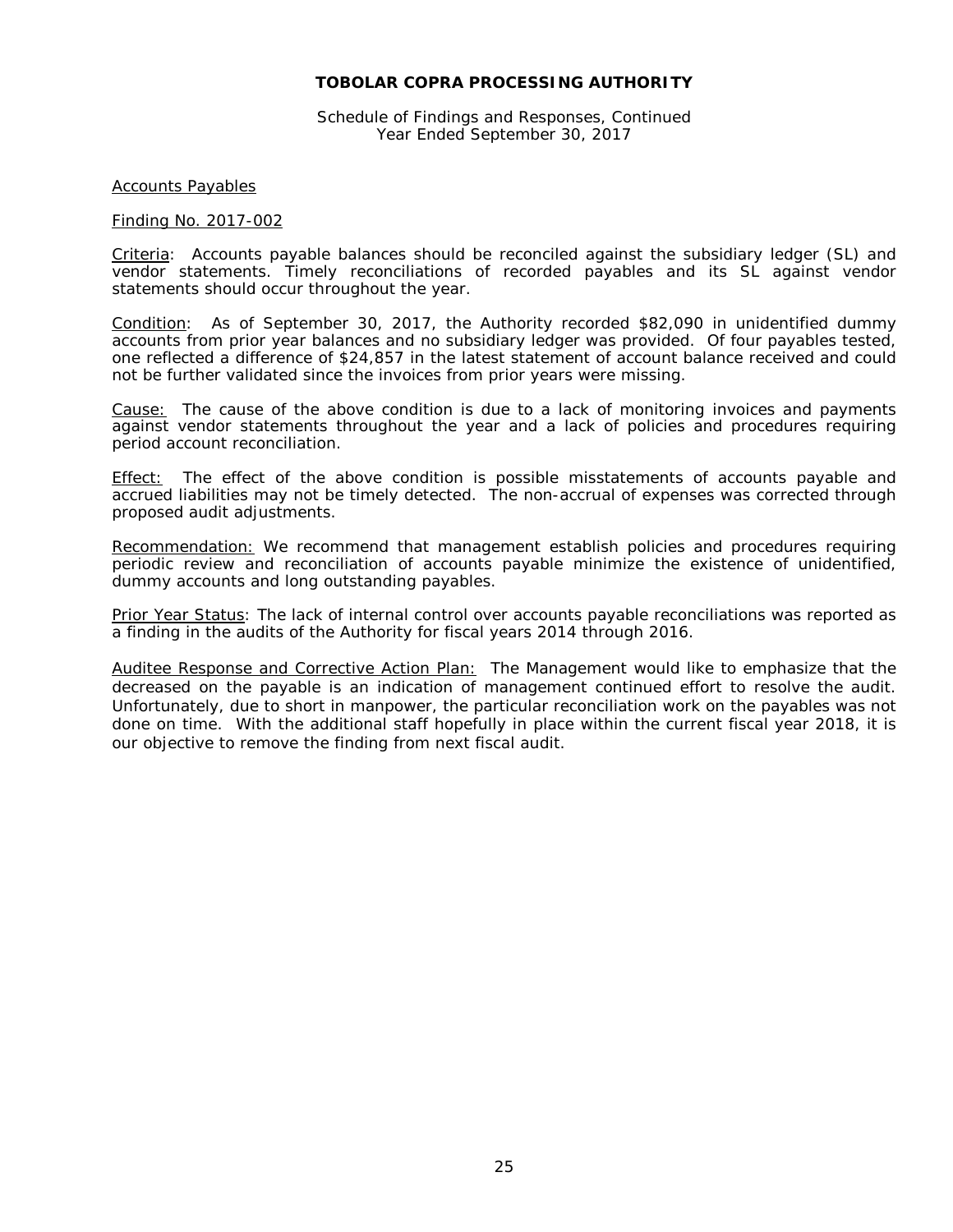Schedule of Findings and Responses, Continued Year Ended September 30, 2017

#### Cost of Goods Sold

#### Finding No. 2017-003

Criteria: Adequate internal control policies and procedures should be established requiring that cost of goods sold be accurately supported, identified, recorded, and paid.

Condition: Of sixty cost of goods sold items tested, the following variances in copra purchase summary reports were noted:

|                |           | Check         | Cash      | Unreturned  |                   |
|----------------|-----------|---------------|-----------|-------------|-------------------|
| No.            | Check $#$ | Amount        | Returned  | Cash        | <b>GL Account</b> |
| 1              | 28750     | \$<br>120,000 | \$<br>355 | \$293       | AR employee       |
| $\overline{2}$ | 922       | 120,000       | 127       | 471         | AR employee       |
| 3              | 29942     | 55,000        | 17,569    | 25          | AR employee       |
| 4              | 28773     | 120,000       | 61,083    | 760         | AR employee       |
|                | 28793     | 70,000        | 24,627    | 57          | AR employee       |
| 5              | 945       | 40,000        | 4,984     | 140         | AR employee       |
| 6              | 952       | 60,000        | 367       | 329         | AR employee       |
| 7              | 954       | 62,000        | 571       | 265         | AR employee       |
|                |           | \$647,000     | \$109,683 | 2,340<br>\$ |                   |

Cash shortages of \$2,340 was charged to employee receivables. Tobolar's practice is to deduct the cash shortages to employees' account through salary deduction. However, the related AR employee accounts of \$28,054 has been fully provided with allowance as the balance continue to increase.

Cash returned was verified against deposit slips, but one was deposited 3 days after receipt. Also, two of forty-eight (2/48) JVs and copra purchase reports tested did not contain signatures evidencing that independent review occurred.

Cause: The cause of the above condition is the lack of established policies and procedures that require that cost of goods sold be accurately supported, identified, recorded and paid.

Effect: The effect of the above condition is a possible misstatement of cost of goods sold and an increased risk of fraud or cash theft.

Recommendation: We recommend management establish policies and procedures requiring that all cash returned be deposited within the next banking day and validated deposit slips together with cash receipts be arranged and be kept in file. In addition, management should implement internal control over unreturned cash/cash shortages and ensure policies are applied throughout the process to minimize risk of fraud. Furthermore, we recommend that the Authority require review of the classification of cost of goods sold.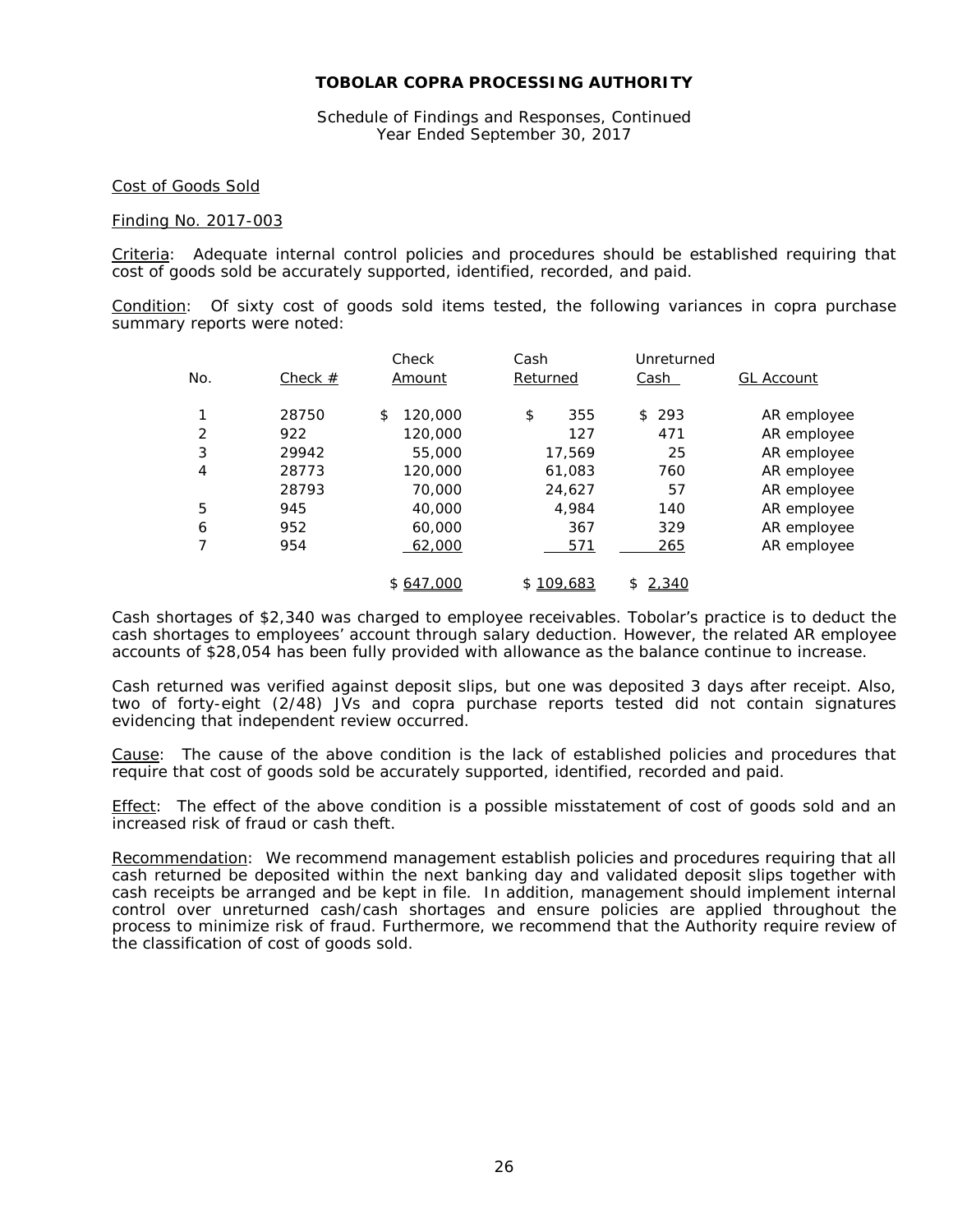Schedule of Findings and Responses, Continued Year Ended September 30, 2017

Cost of Goods Sold

#### Finding No. 2017-003, Continued

Prior Year Status: The lack of internal control over cost of goods sold was reported as a finding in the audits of the Authority for fiscal years 2014 through 2016.

Auditee Response and Corrective Action Plan: The Management would like to emphasize that the continued and significant decrease in the overall total of the finding indicated improved results in the internal control efforts. Thus, it is management's objective to implement tighter internal control by closely monitoring the advances for outer island and ensure timely process and deposit of any fund remains from a trip. While management's effort aim to achieve a perfect result it is more realistic to recognize the fact that human error cannot be eliminated